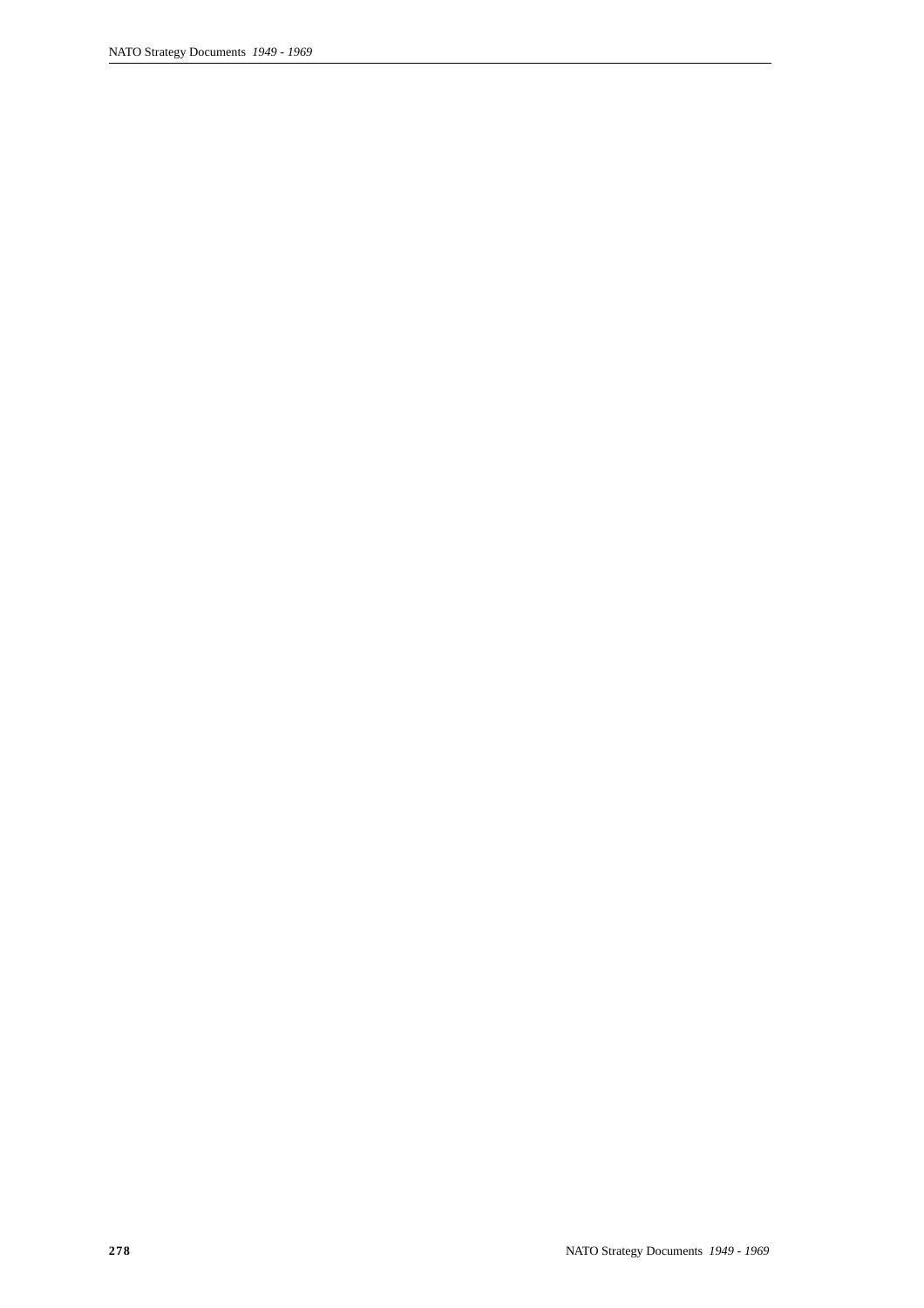MC 14/2(Revised) 21 February 1957

Pages  $1 - 14$ , incl. (Appendix Pages 15 - 33, incl.)

A REPORT BY THE MILITARY COMMITTEE

to the

NORTH ATLANTIC COUNCIL

on

OVERALL STRATEGIC CONCEPT FOR THE

DEFENSE OF THE NORTH ATLANTIC TREATY ORGANIZATION AREA

Reference: C-M(56)138(Final)

#### INTRODUCTION

1. On the instruction of the North Atlantic Council, the Military Committee has undertaken a review of NATO defense planning.

2. The paper at Enclosure represents the first stage of this review. It develops the Overall Strategic Concept for the Defense of the North Atlantic Treaty Organization Area. The second stage will be the submission of a paper on "Measures to Implement the Strategic Concept" (MC 48/2).

3. These two papers together supersede the existing strategic guidance contained in MC 3/5(FINAL), MC 14/1(FINAL), MC 48(FINAL) and MC 48/1(FINAL).

## RECOMMENDATION

4. The Military Committee recommends that the North Atlantic Council approve this report.

DISTRIBUTION: A B C D E(10) F G K(1)

 $- 1 -$ 

MC 14/2(Revised)

(Page revised by Corrig. No. 3, 3 Apr 57)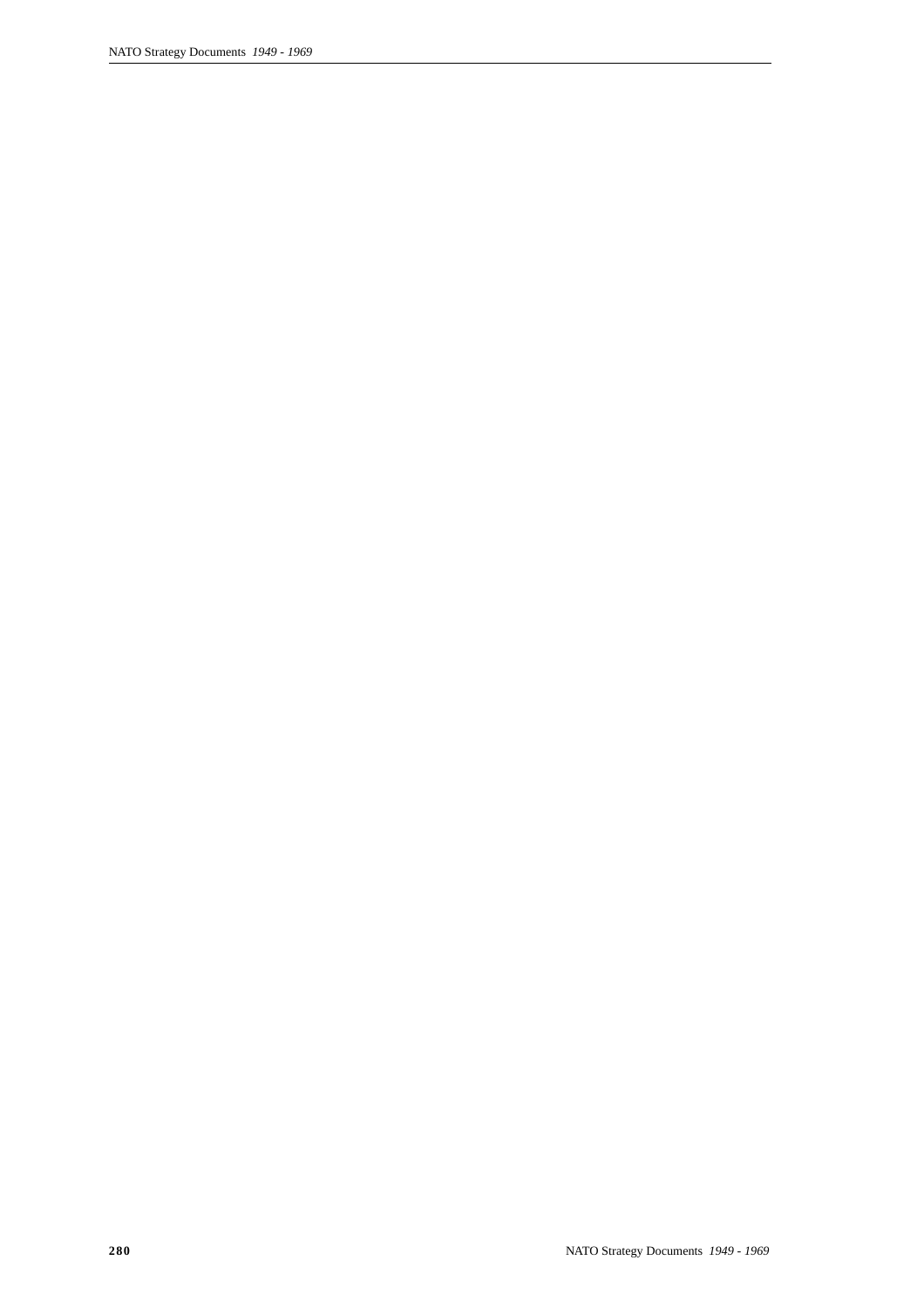# ENCLOSURE

# TABLE OF CONTENTS

OVERALL STRATEGIC CONCEPT FOR THE DEFENSE OF THE NORTH ATLANTIC TREATY ORGANIZATION AREA

| Section I   |                                               |
|-------------|-----------------------------------------------|
|             | North Atlantic Treaty Defense Principles  4-6 |
|             |                                               |
| Section II  | The Probable Nature of a Future General       |
|             |                                               |
| Section III | Alternative Threats to NATO Security 11-12    |
| Section IV  | The Strategic Concept 13-14                   |
| Appendix    | Area Planning Guidance 15-33                  |

 $- 2 -$ 

(Page revised by Corrig. No. 3, 3 Apr 57)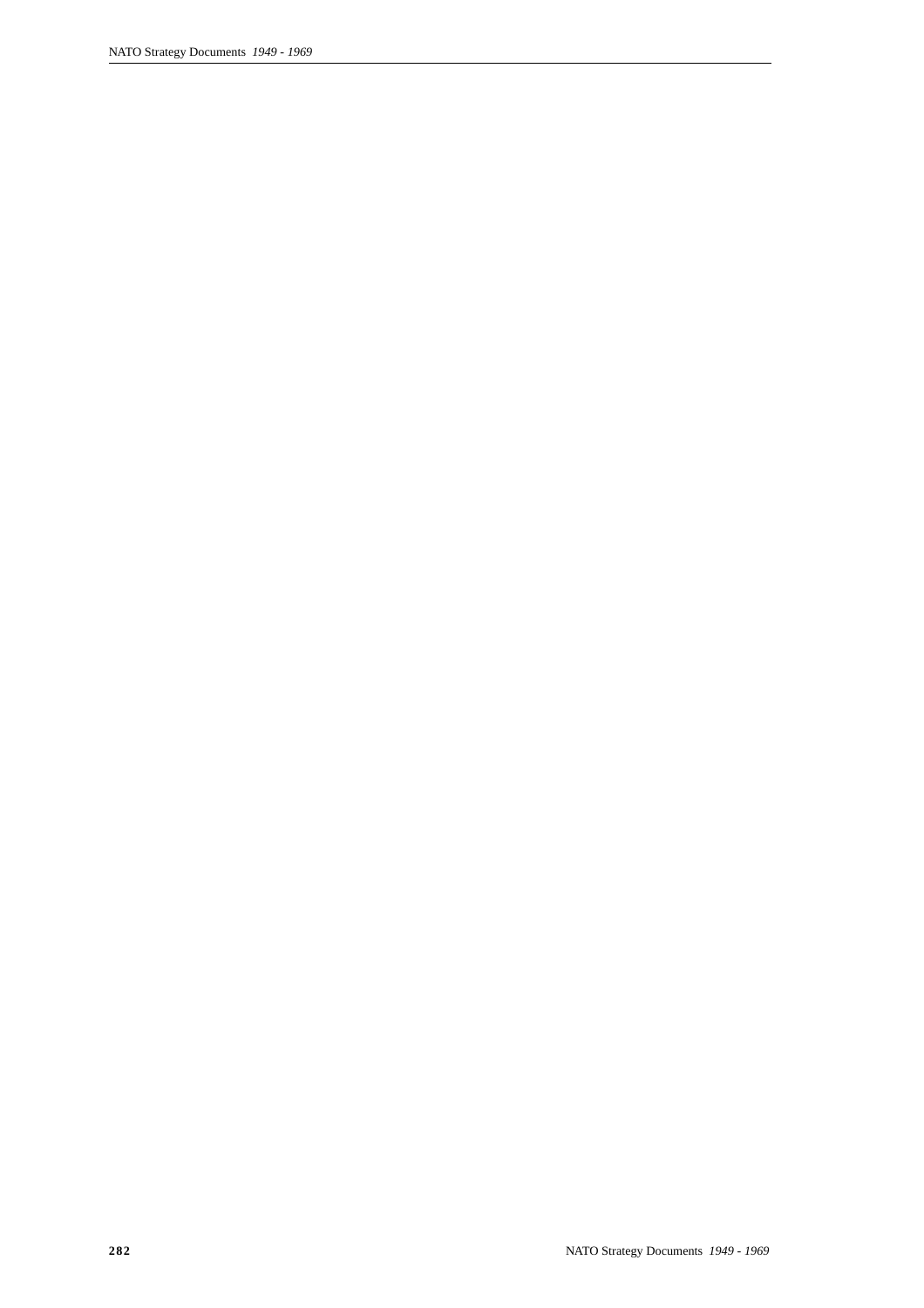#### ENCLOSURE

# OVERALL STRATEGIC CONCEPT FOR THE DEFENSE OF THE NORTH ATLANTIC TREATY ORGANIZATION AREA

## SECTION I

#### INTRODUCTION

1. It is the purpose of this document to outline a broad strategic concept for the overall defense of the North Atlantic Treaty Organization Area within the framework of the guidance set forth in C-M(56)138(Final).

2. This broad strategic concept is built on considerations of geographic position,(\*) economic, material, scientific and technical resources, industrial capacity, population and the military capabilities of the Treaty nations, recognizing that each nations' contribution should take account of these considerations. The objective is to prevent war by maintaining adequate military strength in being, consistent with economy of effort, resources and manpower, which will demonstrate to a potential aggressor that fatal risks would be involved if he launched or supported an armed attack against NATO and should war be forced upon us, to have the capability to bring it to a successful conclusion. In order to participate in the common defense of the NATO area, each nation should develop its military strength to the maximum extent consistent with the NATO strategic concept; and, in harmony with the primary importance of protecting the NATO area, provide for its own defense and, where applicable, its defense commitments elsewhere.

(\*) This aspect is dealt with in detail as Area Planning Guidance in Appendix

 $- 3 -$ 

MC  $14/2$ (Revised) (Page revised by Decision, 6 Apr 57)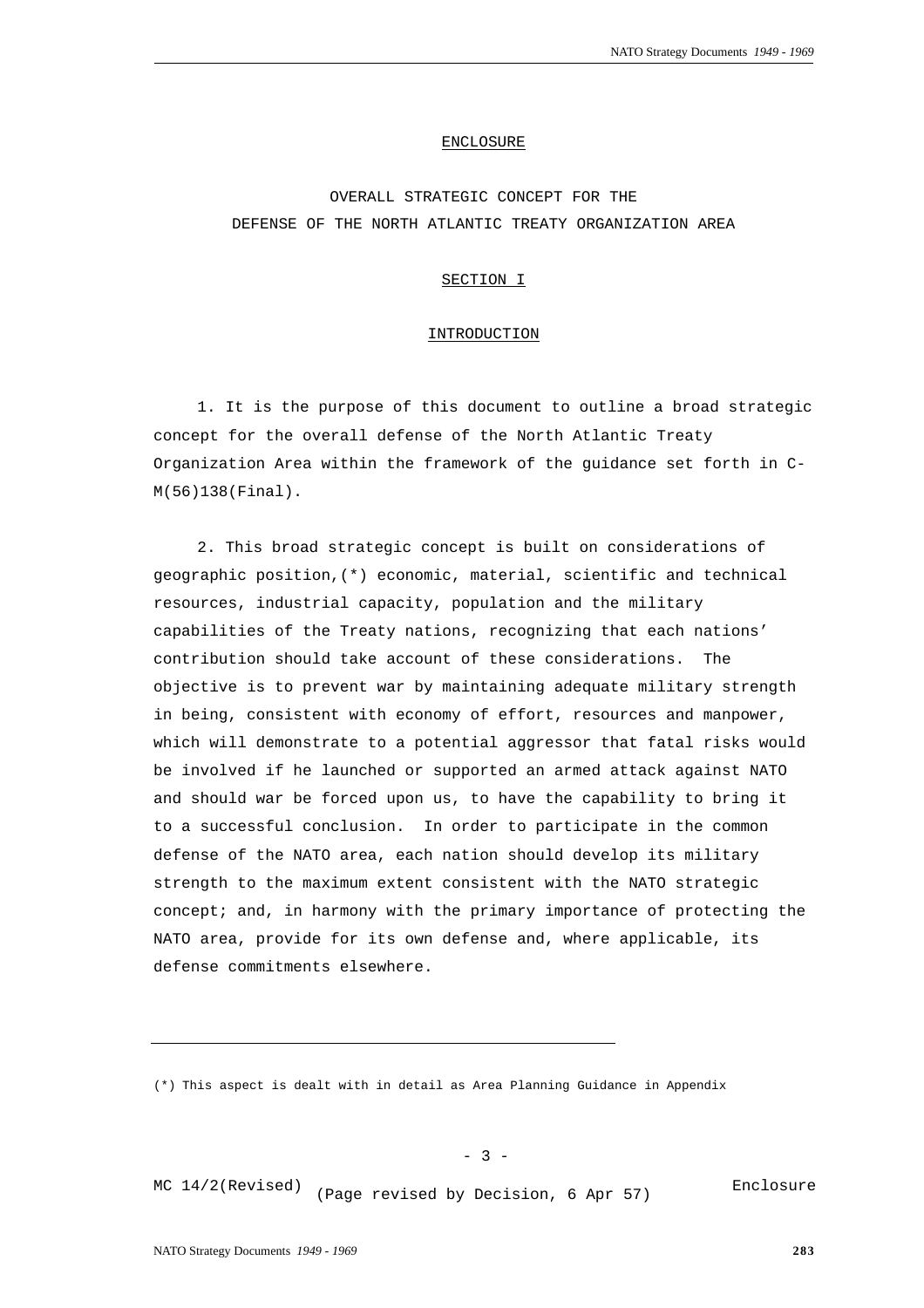3. This strategic concept is the foundation for the production of realistic, vital and constructive defense planning aimed at lessening the possibility of aggression and thereby securing peace. It provides the basic strategic guidance for the NATO military authorities in order to assure coordinated planning in consonance with the principles set forth in paragraph 5 below. The measures required to implement this concept will require constant review.

4. In order to preserve peace and security in the NATO area, it is essential that, without disregarding the security of the NATO area, hostile Soviet influence in non-NATO regions is countered. Consequently, and insofar as practicable, it is desirable for certain NATO nations to retain sufficient military flexibility so that this policy may be implemented.

#### NORTH ATLANTIC TREATY DEFENSE PRINCIPLES

5. Certain general principles underlie the overall defense of the North Atlantic Treaty area. These principles are fundamental to the successful functioning of the North Atlantic Treaty Organization and the development of a common defense program. As such, those applicable to defense planning are set out in the following paragraphs as an integral part of the basic guidance for the NATO military authorities.

- a. The main principle is common action through self-help and mutual aid in deterring war and in defense against armed attack should the deterrent fail. The immediate objective is the achievement of adequate, collective self-defense among the North Atlantic Treaty nations.
- b. In accordance with the general objective of Article 3 of the North Atlantic Treaty, each nation will contribute in the most effective form, consistent with its situation, responsibilities and resources, such aid as can reasonably be expected of it.

MC  $14/2$ (Revised) (Page revised by Decision, 6 Apr 57)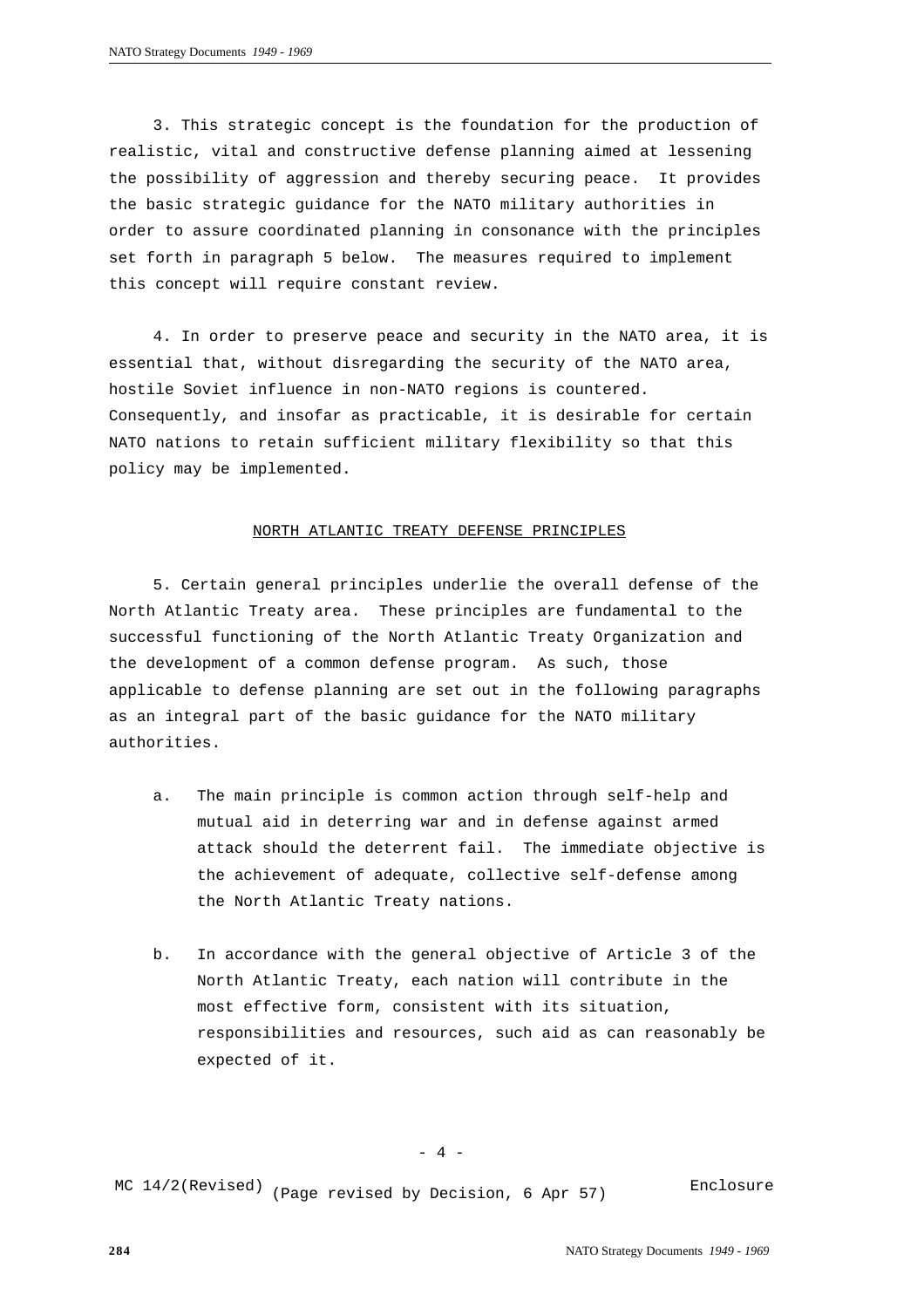- c. In developing their military strength consistent with the overall strategic concept the participating nations should bear in mind that the maintenance of economic stability constitutes an important element of their security.
- d. The armed forces so located\* as to permit mutual support in the event of aggression should be developed on a coordinated basis in order that they can operate most economically and efficiently in accordance with a common strategic concept.
- e. The defense planning of the North Atlantic Treaty nations must combine maximum efficiency of their armed forces with the maximum economy of manpower, money and materials necessary to provide adequately for the collective security.
- f. A basic principle of North Atlantic Treaty planning should be that each nation should undertake the task, or tasks, for which it is best suited. Certain nations, because of the geographical location or because of their capabilities will be prepared to undertake appropriate specific missions. Such missions should be coordinated with the overall plan.
- g. It is a responsibility of national authorities to develop plans and measures which will ensure the continuity of governmental control following a sudden outbreak of hostilities and will also ensure the maintenance of civilian morale coupled with the ability to prosecute the war to a successful conclusion.

6. Only through availability of timely, complete and accurate intelligence may our defensive posture be brought to its optimum efficiency, especially in view of increasing military

 $-5 -$ 

MC 14/2(Revised)

(Page revised by Decision, 6 Apr 57)

<sup>\*</sup> It should be assumed that British, Canadian and United States forces will continue to be stationed in Allied Command Europe.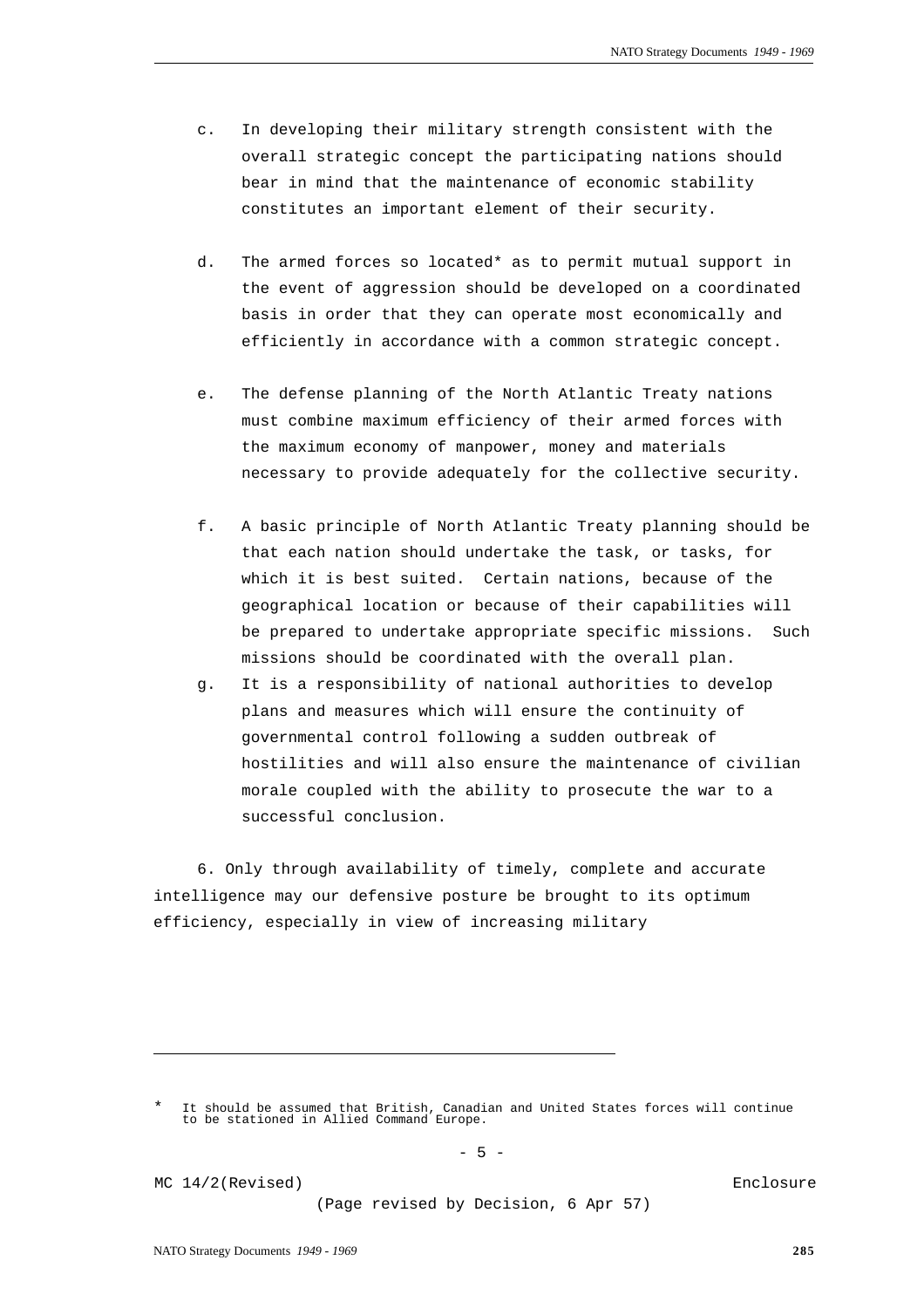advantages to be gained by the enemy through surprise. This entails the development of the means to identify Soviet or Satellite aggression (land, sea or air) and a system leading to the rapid dissemination of this information and the maximum practicable exchange of intelligence.

7. The strategic concept envisages the implementation of essential measures including the provision of forces, procedures and facilities to provide a deterrent to war and to ensure the defense and integrity of the North Atlantic Treaty Organization Area should war occur. These measures are developed in current MC 48 documents.

8. As a prerequisite to a successful execution of common plans, cooperative measures must be undertaken in advance. These measures include effective coordination of plans, and as much standardization as possible in all military doctrines and practices, materiel, and equipment.

- 6 -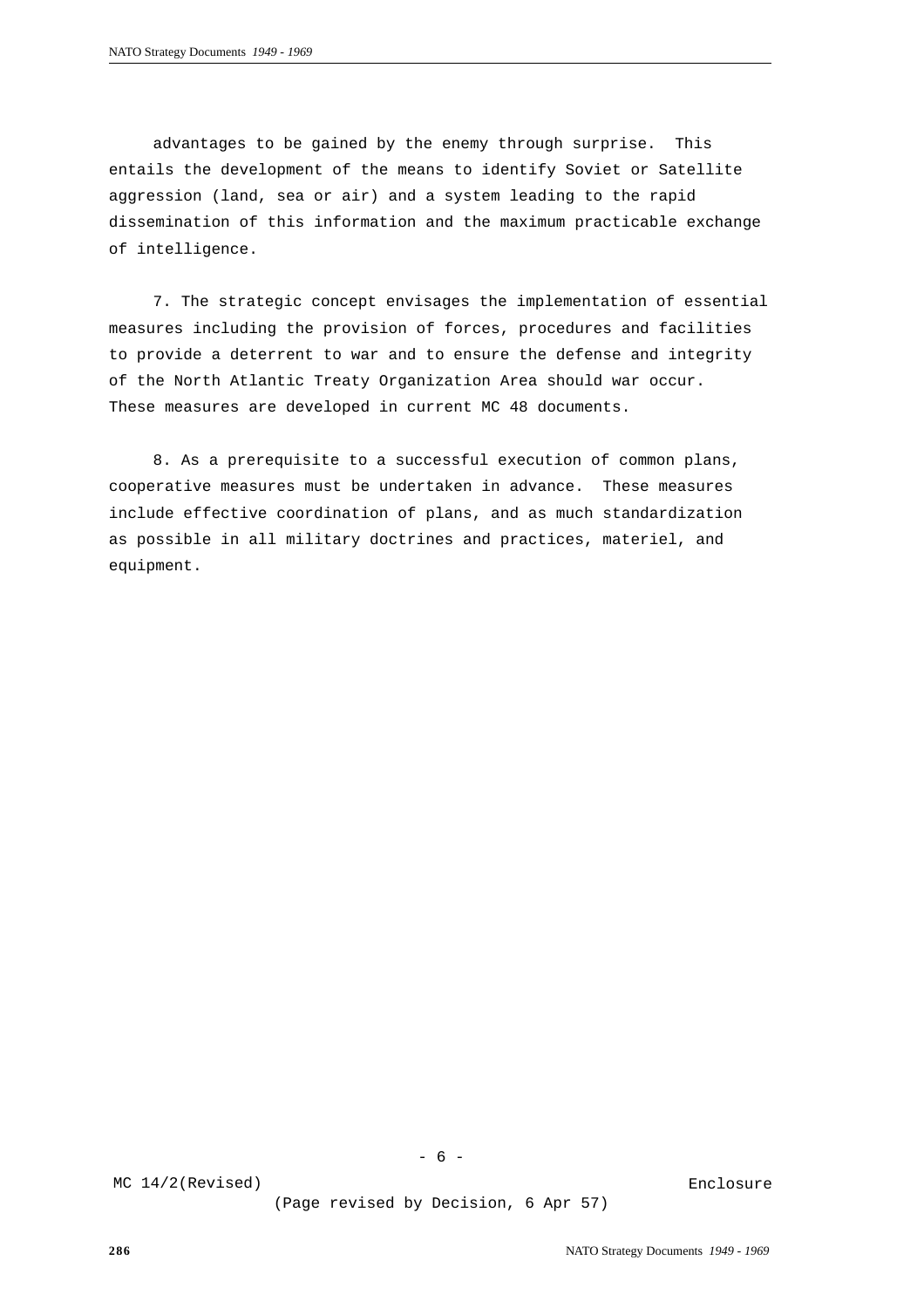#### SECTION II

# THE PROBABLE NATURE OF A FUTURE GENERAL WAR INVOLVING NATO

9. There is no doubt that the Soviet Leaders understand and fear the consequences of general nuclear war. It can be assumed, therefore, that they will not deliberately launch a general war so long as they know the West is prepared to retaliate with nuclear weapons(\*) in sufficient strength to devastate the USSR. There is, however, a danger of general war arising as a result of miscalculation on the part of the Soviets, a misconstruction of Western intentions, or as a result of military operations of a limited nature which the Soviets did not originally expect would lead to a general war. Soviet reluctance to embark on general war will probably result in the choice of continuing the cold war or initiating military operations of a limited nature as a preferred Soviet tactic. Nevertheless, a general war, though not the most likely eventuality, remains the greatest threat to the survival of the NATO nations. Accordingly, first priority must be given to development of an effective defense system for the purpose of:

- a. Averting general war.
- b. Should war be forced upon the Alliance, assuring its ability to attain NATO objectives.

10. The advent of nuclear weapons systems has drastically changed the conditions of modern war. The primary consideration is that an increasing number and variety of nuclear weapons, along

MC 14/2(Revised)

(Page revised by Decision, 6 Apr 57)

The term "nuclear weapons", wherever appearing is understood to mean atomic and thermonuclear weapons, regardless of the means of delivery.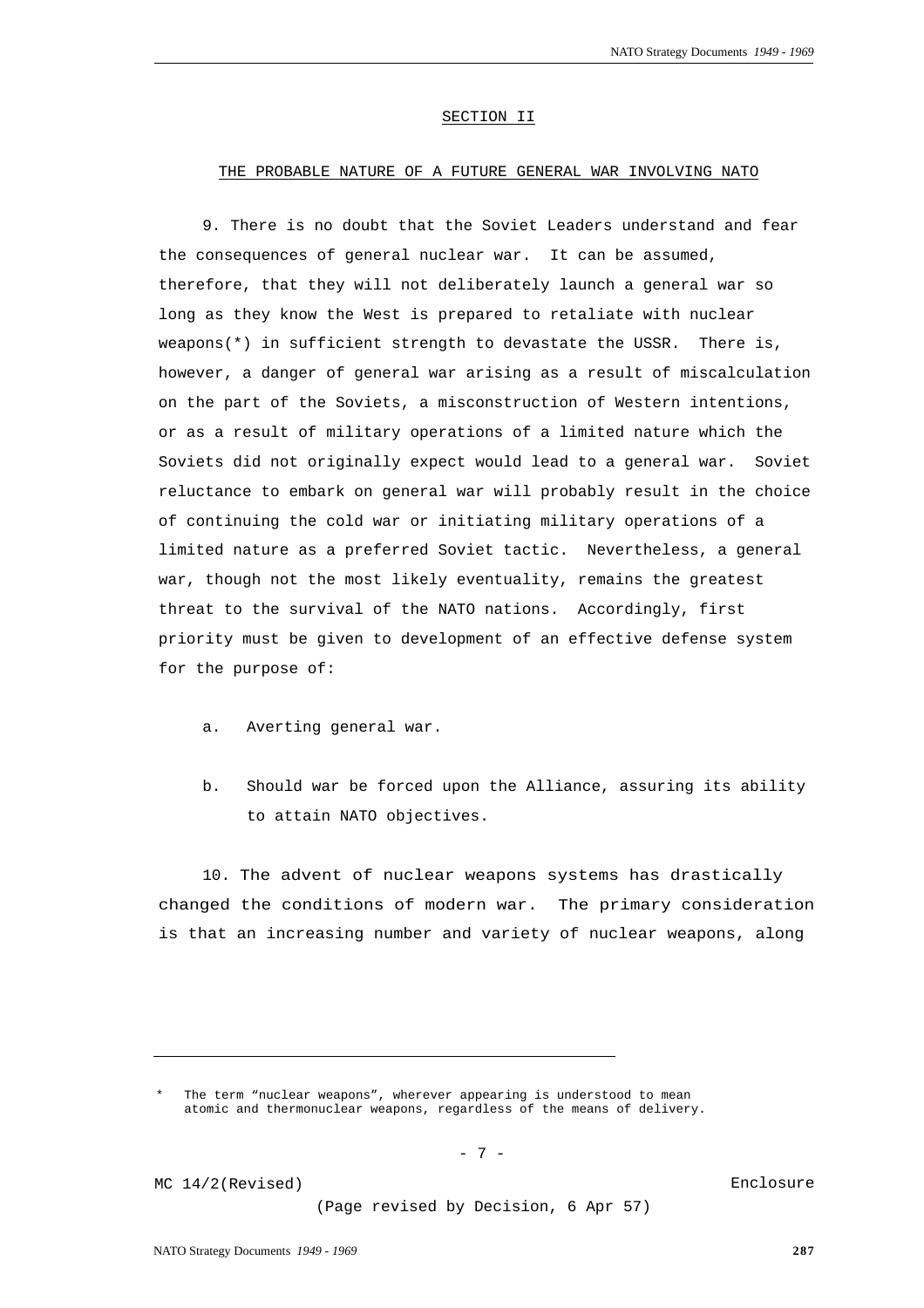with the capability to deliver them by various means, will be available both to NATO and to the Soviets. The destructive power of these weapons, particularly the thermonuclear ones, and the difficulties of defense against them pose entirely new problems from those experienced in past wars, not only of a military nature but political, economic and psychological as well.

11. As the nuclear capability of both sides expands, a large-scale exchange of nuclear weapons would be even more intense and destructive. Thus, instead of the gradually increasing rate of destruction prevalent in recent wars of prolonged mobilization and attrition, maximum destruction would occur within the first few days as both sides strove to exploit their nuclear stockpiles to gain nuclear superiority. The first few days, which would be characterized by the greatest intensity of nuclear exchange, would be critical.

12. The destruction resulting from large-scale use of nuclear weapons by both sides would seriously impede subsequent mobilization, troop movement, communications and logistical support. It follows that military planning must take into account the strong possibility that only a drastically reduced mobilization base will be available to either side for several months following an all-out nuclear exchange.

13. a. If general war is deliberately undertaken by the USSR, it will probably be initiated by a massive nuclear offensive. This attack will be quickly mounted and designed to neutralize the Allied nuclear delivery systems and other key military targets.

- 8 -

MC 14/2(Revised)

(Page revised by Decision, 6 Apr 57)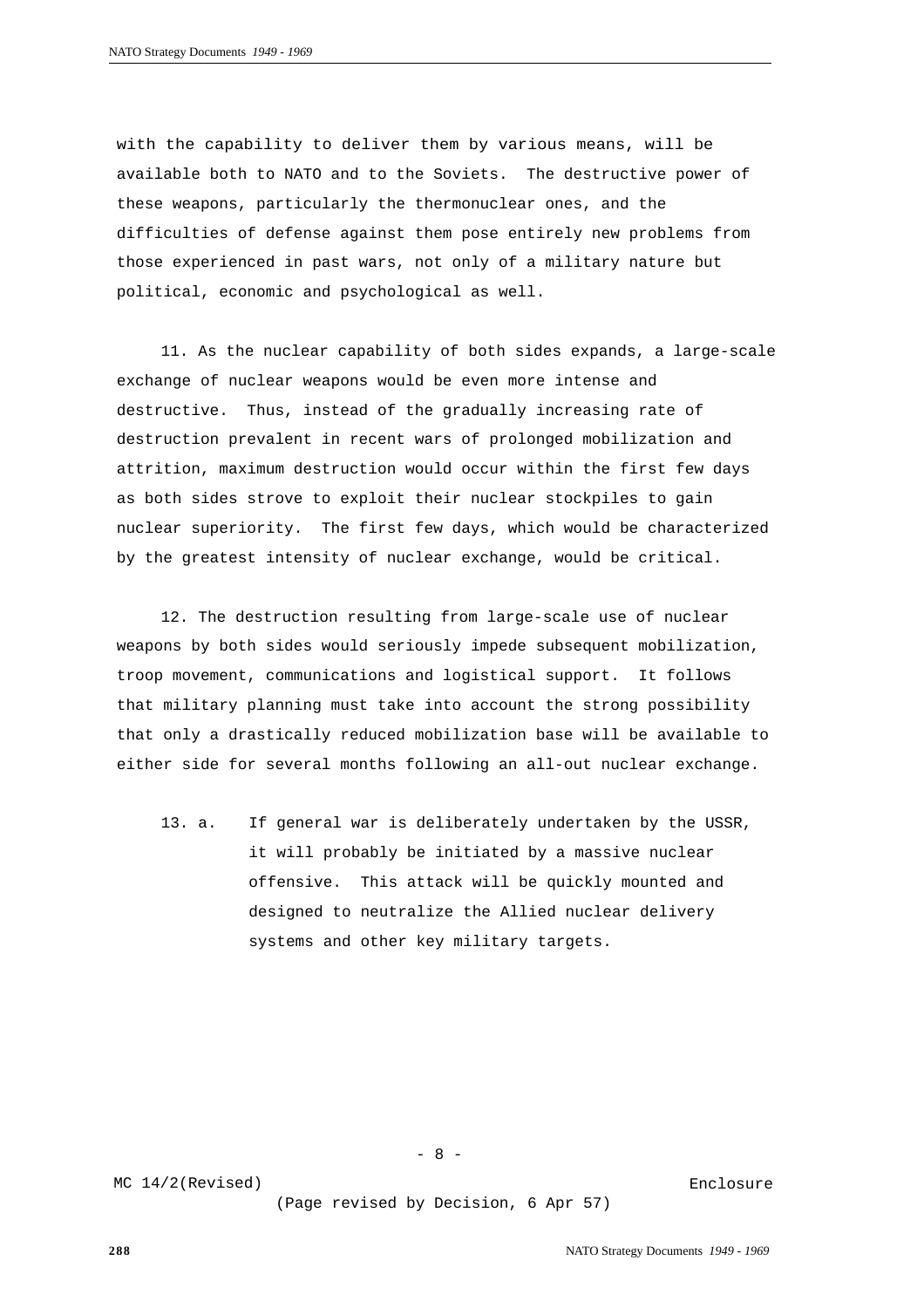- b. If general war comes about through miscalculation, misconstruction of Western intentions by the Soviets, or as a result of military operations of a limited nature which the Soviets did not expect to result in general war, they might not resort to the use of nuclear weapons initially.
- c. In either case there will almost certainly be Soviet land, sea and air campaigns with the purpose of isolating and seizing NATO Europe. Since NATO would be unable to prevent the rapid overrunning of Europe unless NATO immediately employed nuclear weapons both strategically and tactically, we must be prepared to take the initiative in their use.

14. In case of general war, therefore, NATO defense depends upon an immediate exploitation of our nuclear capability, whether or not the Soviets employ nuclear weapons. The Allies, in the initial and critical phase, would need to conduct a series of mutually dependent land, sea and air campaigns of maximum intensity. The objectives of these campaigns which include the nuclear strategic campaign would be to defend the populations, territories, vital sea areas and offensive striking power of NATO, and to destroy the ability and the will of the enemy to pursue general war.

15. Following the advantage gained by NATO in this initial onslaught, there would be a period of reorganization, rehabilitation and the assembly of residual resources to accomplish the remaining necessary military tasks leading to a termination of hostilities. The character and duration of these operations cannot be predicted with any assurance of accuracy. Nevertheless, as far as is practicable, plans must be made for a subsequent period of operations, of indeterminate duration, designed to take immediate advantage of the

- 9 -

MC 14/2(Revised)

(Page revised by Decision, 6 Apr 57)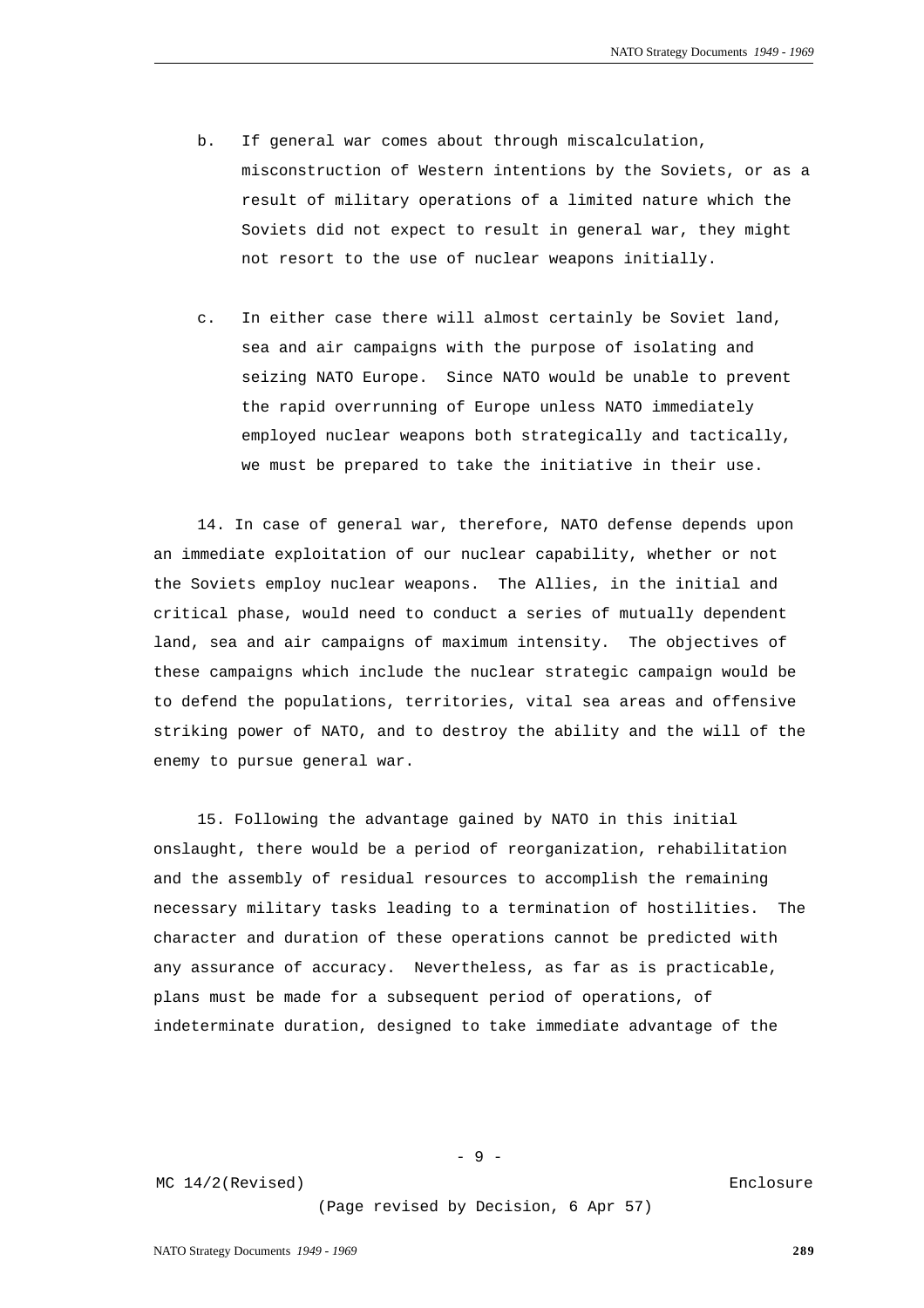superiority gained in the initial phase. It is probable that there will be, amongst others, a continuing threat to our sea lines of supply until the Soviet naval forces, principally their submarines and/or their support, have been neutralized.

16. Thus, under the conditions outlined above, the war divides itself logically into two main phases:

- a. Phase I : A period of violent large-scale organized fighting of a comparatively short duration, not likely to exceed thirty days, the first few days of which would be characterized by the greatest intensity of nuclear exchange.
- b. Phase II : A longer period of indeterminate duration for reorganization, resupply and the accomplishment of necessary military tasks leading to a conclusion of the war.

There is however, likely to be no such clear division between phases in the pattern of war at sea, where anti-submarine operations are likely to continue for an indeterminate period.

17. The Military Committee, taking account of the strong possibility of a drastically reduced mobilization base on both sides following an all-out nuclear exchange, which in itself would preclude large-scale sustained combat operations, and considering the critical nature of the operations in the initial phase, concludes that, in developing the pattern of NATO military strength which would be most effective in the type of war envisaged and which would be within the available resources, priority must be given to the provision of forces-in-being capable of effectively contributing to success in the initial phase.

MC 14/2(Revised)

(Page revised by Decision, 6 Apr 57)

 $- 10 -$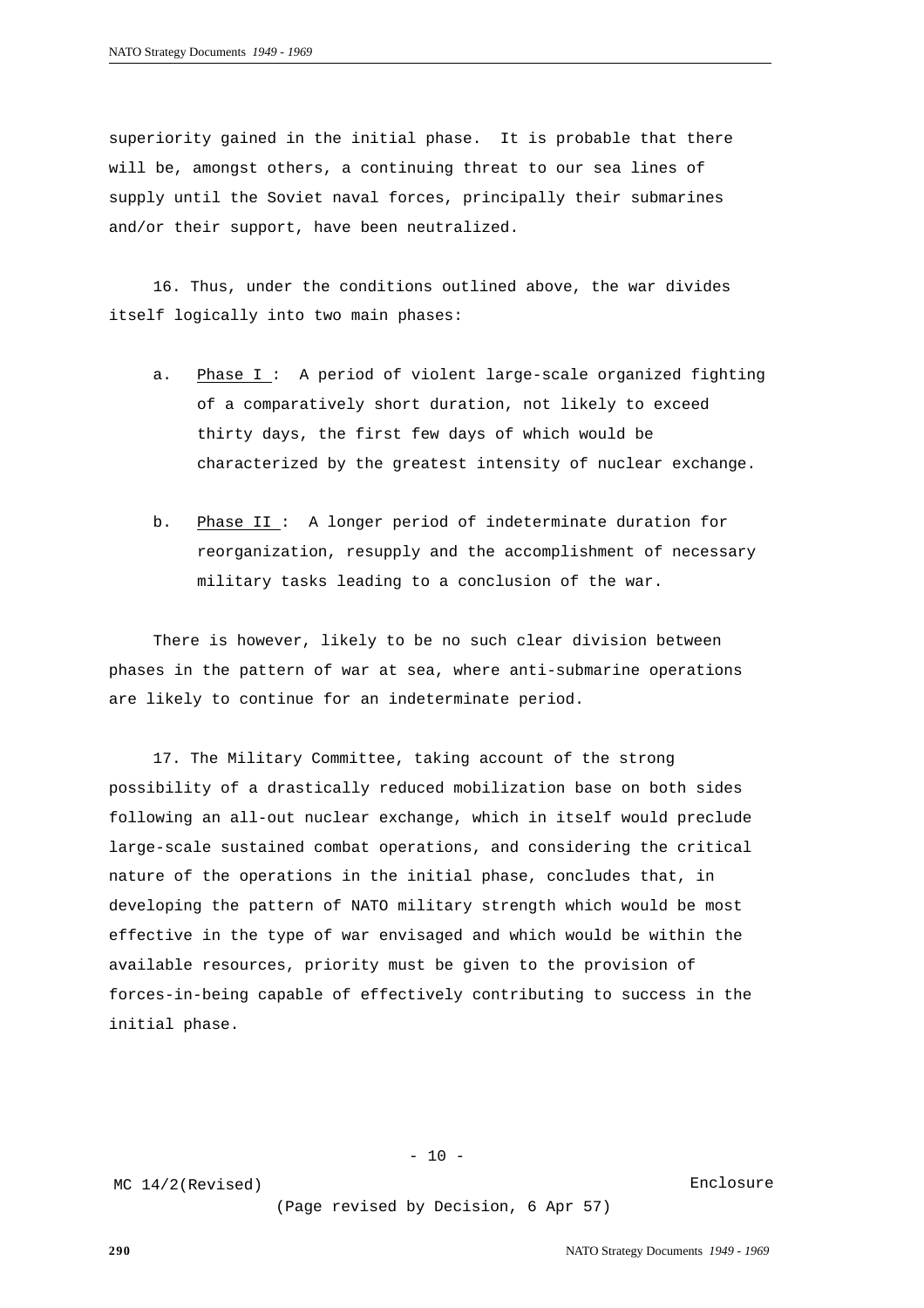#### SECTION III

#### ALTERNATIVE THREATS TO NATO SECURITY

18. The Soviets are aware of the great and growing power of NATO in the field of nuclear capabilities. They (the Soviets) must realize that, in the course of an all-out and nearly simultaneous nuclear exchange, notwithstanding the widespread damage inflicted upon NATO, they themselves would suffer damages to such an extent that they could not count on achieving a profitable military or political victory.

19. The Soviets might therefore conclude that the only way in which they could profitably further their aim would be to initiate operations with limited objectives, such as infiltrations, incursions or hostile local actions in the NATO area, covertly or overtly supported by themselves, trusting that the Allies in their collective desire to prevent a general conflict would either limit their reactions accordingly or not react at all. Under these circumstances NATO must be prepared to deal immediately with such situations without necessarily having recourse to nuclear weapons. NATO must also be prepared to respond quickly with nuclear weapons should the situation require it. In this latter respect, the Military Committee considers that, if the Soviets were involved in a local hostile action and sought to broaden the scope of such an incident or to prolong it, the situation would call for the utilization of all weapons and forces at NATO's disposal, since in no case is there a NATO concept of limited war with the Soviets.

20. It is conceivable that the NATO territory of a member of NATO might be attacked under circumstances where Soviet sponsorship was not involved or could not be determined. Such an attack would not be limited in a political sense, for an attack against any member constitutes an attack upon all members of the Alliance. NATO would attempt to limit the geographic scope of the military action arising

- 11 -

MC 14/2(Revised)

(Page revised by Decision, 6 Apr 57)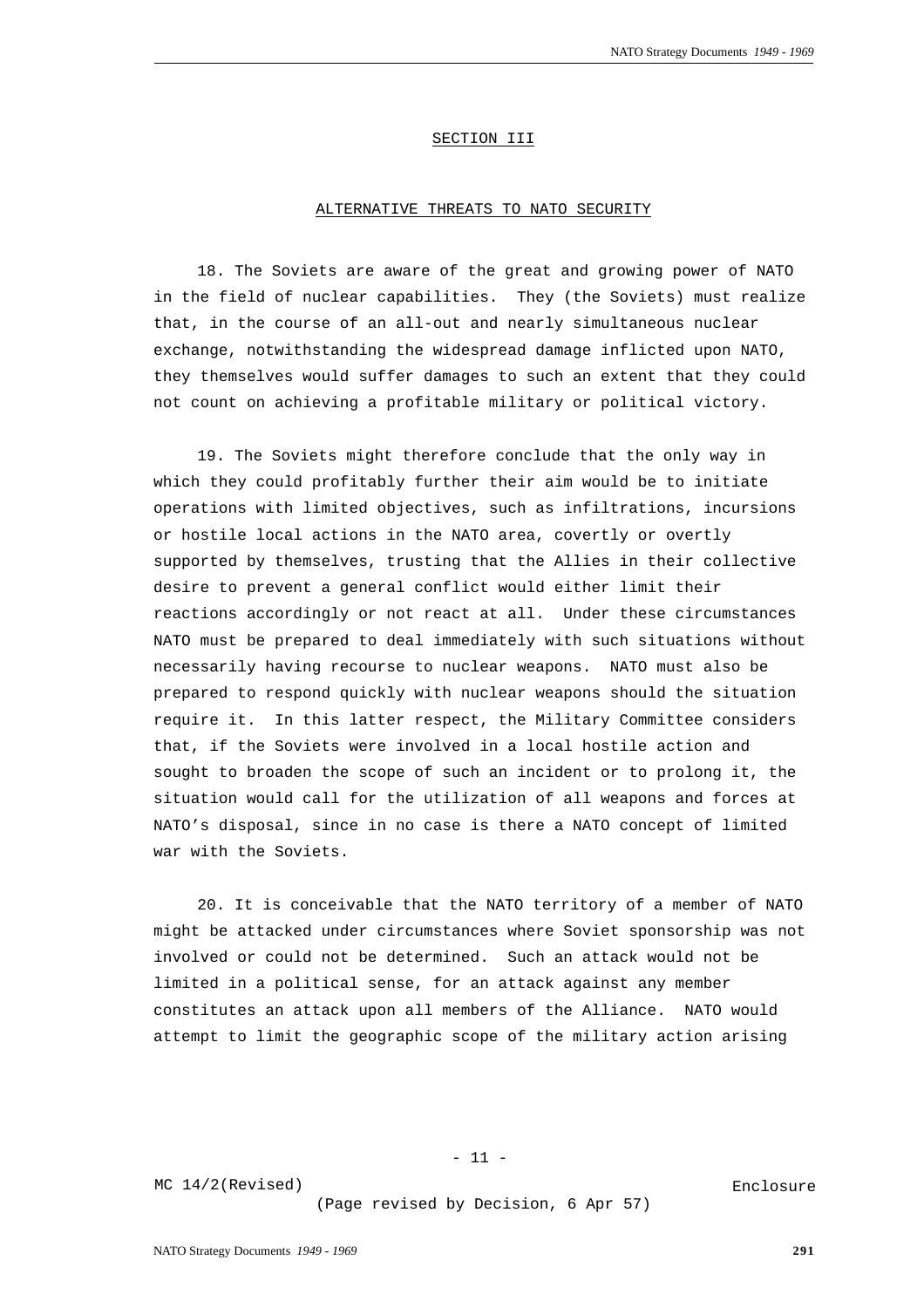therefrom but would resist this aggression with all appropriate military measures to bring it to a rapid and favourable conclusion.

21. Additionally, it is of increasing importance to stress the Soviet effort to gain influence directly or indirectly over certain non-NATO nations which it is vital to the Alliance to preserve outside the Soviet orbit. This manoeuvre is characterised by Soviet attempts to profit to the maximum from disagreements between nations outside the Soviet Bloc; by psychological, political and economic offensives; by arms deliveries; and perhaps even by the setting up of bases, hidden or not, in certain of these nations. This could lead to the outbreak of a local war with all its inherent dangers.

22. While NATO defense planning is limited to the defense of the Treaty area, it is necessary to take account of the dangers which may arise for NATO because of developments outside that area.(\*) In this light, planning for the most efficient organization and the equipment of NATO forces must take account of the possible need for certain NATO countries to use some of their NATO forces to meet defense commitments elsewhere, such as may arise because of the various and changing forms of the Soviet-inspired Communist threat on a world front. This need, however, should, in conformity with their NATO commitments, be harmonized with the primary importance of protecting the NATO area.

NATO military authorities have no responsibilities or authority except with respect to incidents which are covered by Articles 5 and 6 of the North Atlantic Treaty

 $- 12 -$ 

MC 14/2(Revised)

(Page revised by Decision, 6 Apr 57)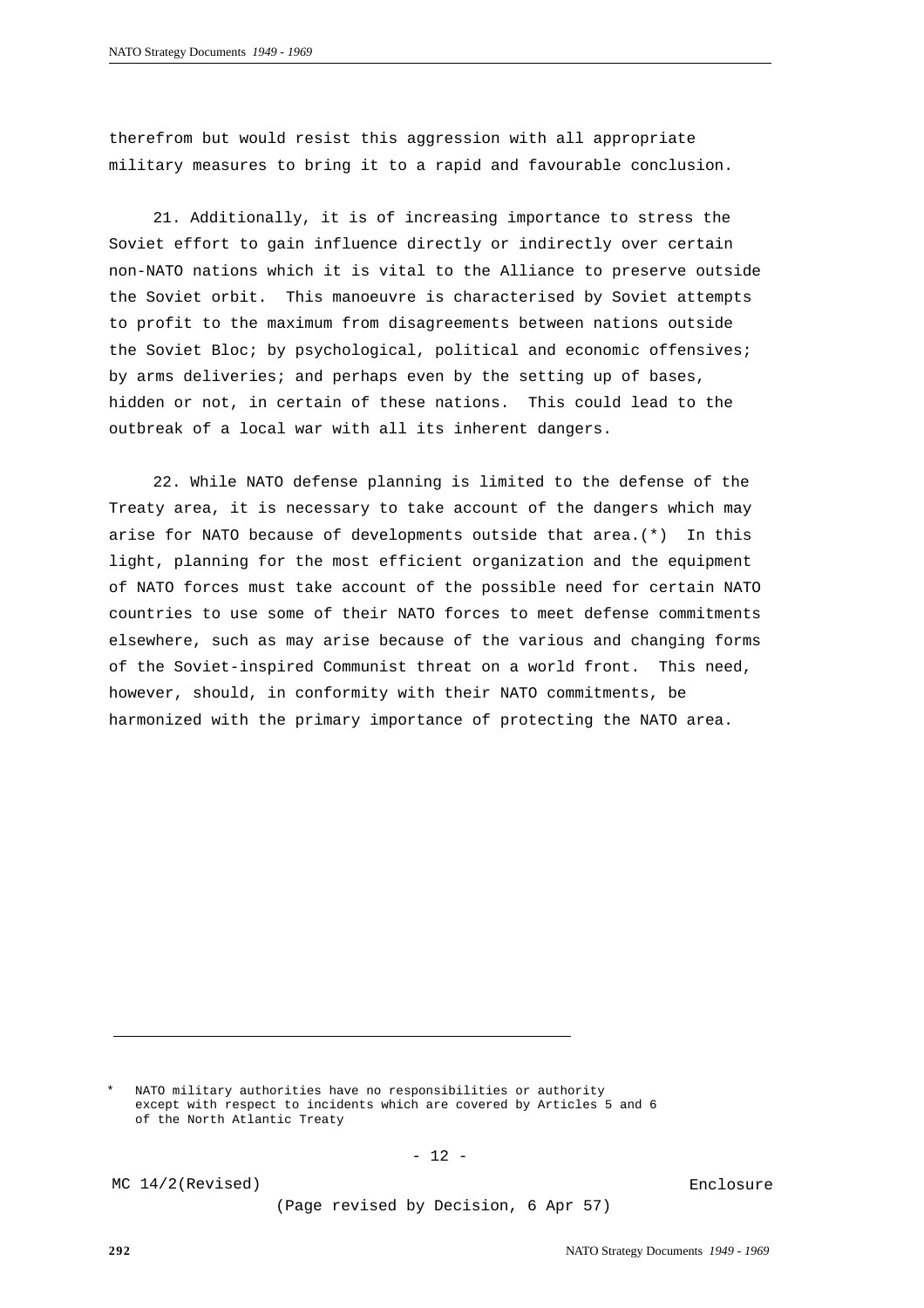#### SECTION IV

#### THE STRATEGIC CONCEPT

23. The overall defensive concept of the North Atlantic Treaty Organization is to promote the preservation of peace and to provide for the security of the North Atlantic Treaty area by confronting the potential aggressor with NATO forces which are so organized, disposed, trained and equipped that he will conclude that the chances of a favourable decision are too small to be acceptable, and that fatal risks would be involved if he launched or supported an armed attack.

24. Our chief objective is to prevent war by creating an effective deterrent to aggression. The principal elements of the deterrent are adequate nuclear and other ready forces and the manifest determination to retaliate against any aggressor with all the forces at our disposal, including nuclear weapons, which the defense of NATO would require.

25. In preparation for a general war, should one be forced upon us,

- a. We must first ensure the ability to carry out an instant and devastating nuclear counter-offensive by all available means and develop the capability to absorb and survive the enemy's onslaught.
- b. Concurrently and closely related to the attainment of this aim, we must develop our ability to use our land, sea and air forces for defense of the territories and sea areas of NATO as far forward as possible to maintain the integrity of the NATO area, counting on the use of nuclear weapons from the outset. We must have the ability to continue these operations in combination with the nuclear counter-offensive until the will and ability of the enemy to pursue general war has been destroyed.

 $- 13 -$ 

MC 14/2(Revised)

(Page revised by Decision, 6 Apr 57)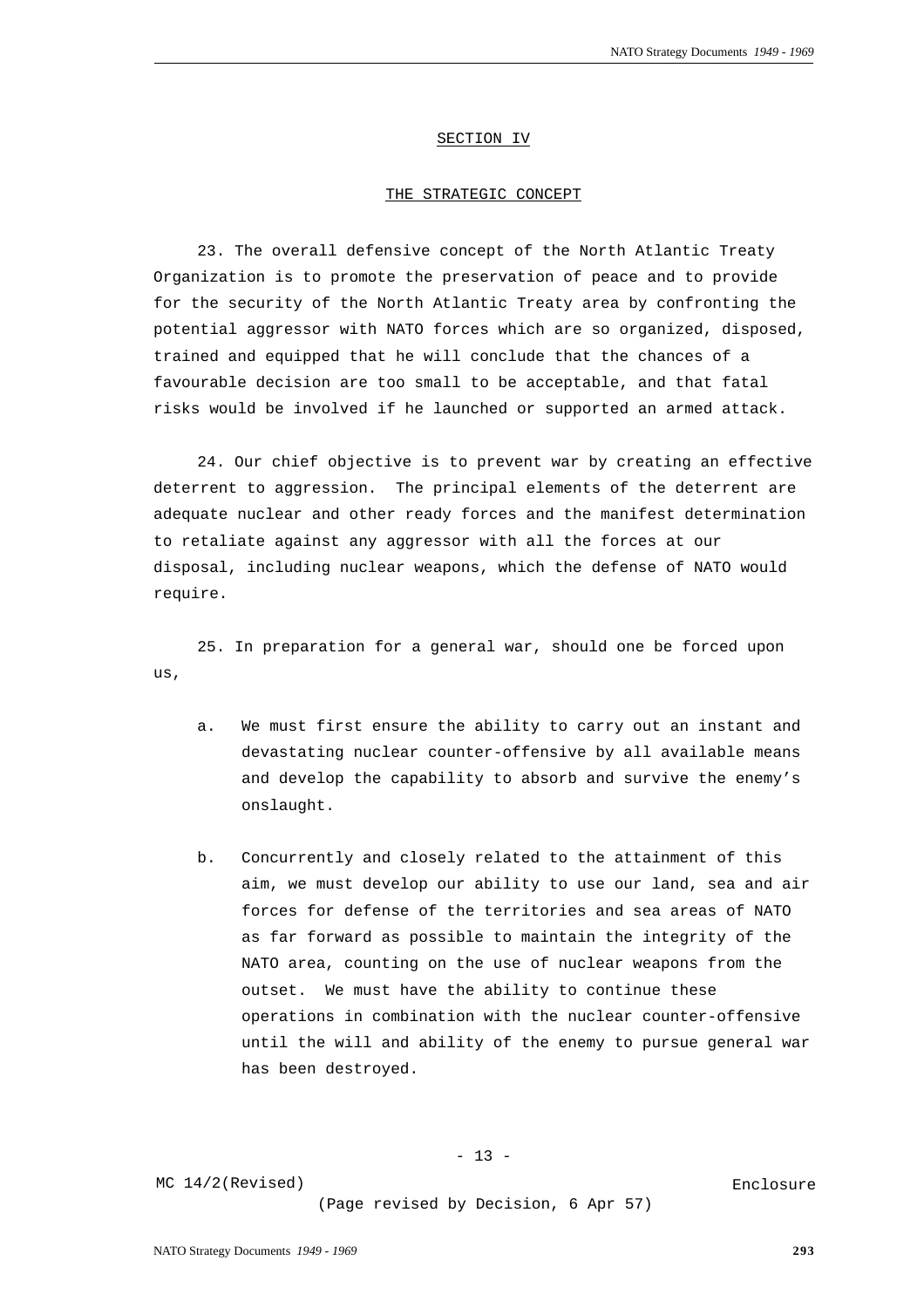- c. Finally, we must be prepared for a period of reorganization, rehabilitation and the assembly of residual resources to accomplish the remaining necessary military tasks leading to a termination of hostilities.
- d. Throughout, we must protect and maintain sea communications as required in support of the above tasks.
- e. Nations must be prepared throughout to maintain order on the home front.

26. NATO must also be prepared to react instantly and in appropriate strength to - and therefore maintain the means to deal with - any other aggressions against NATO territory, such as infiltrations, incursions or hostile local actions without necessarily having recourse to nuclear weapons.

27. At the same time, we should recognize that the forces of certain NATO nations may need to retain the flexibility required to permit action to meet limited military situations short of general war outside the NATO area. This flexibility should be in accordance with the NATO commitments of the member nations and should be harmonized with the primary importance of protecting the NATO area.

 $- 14 -$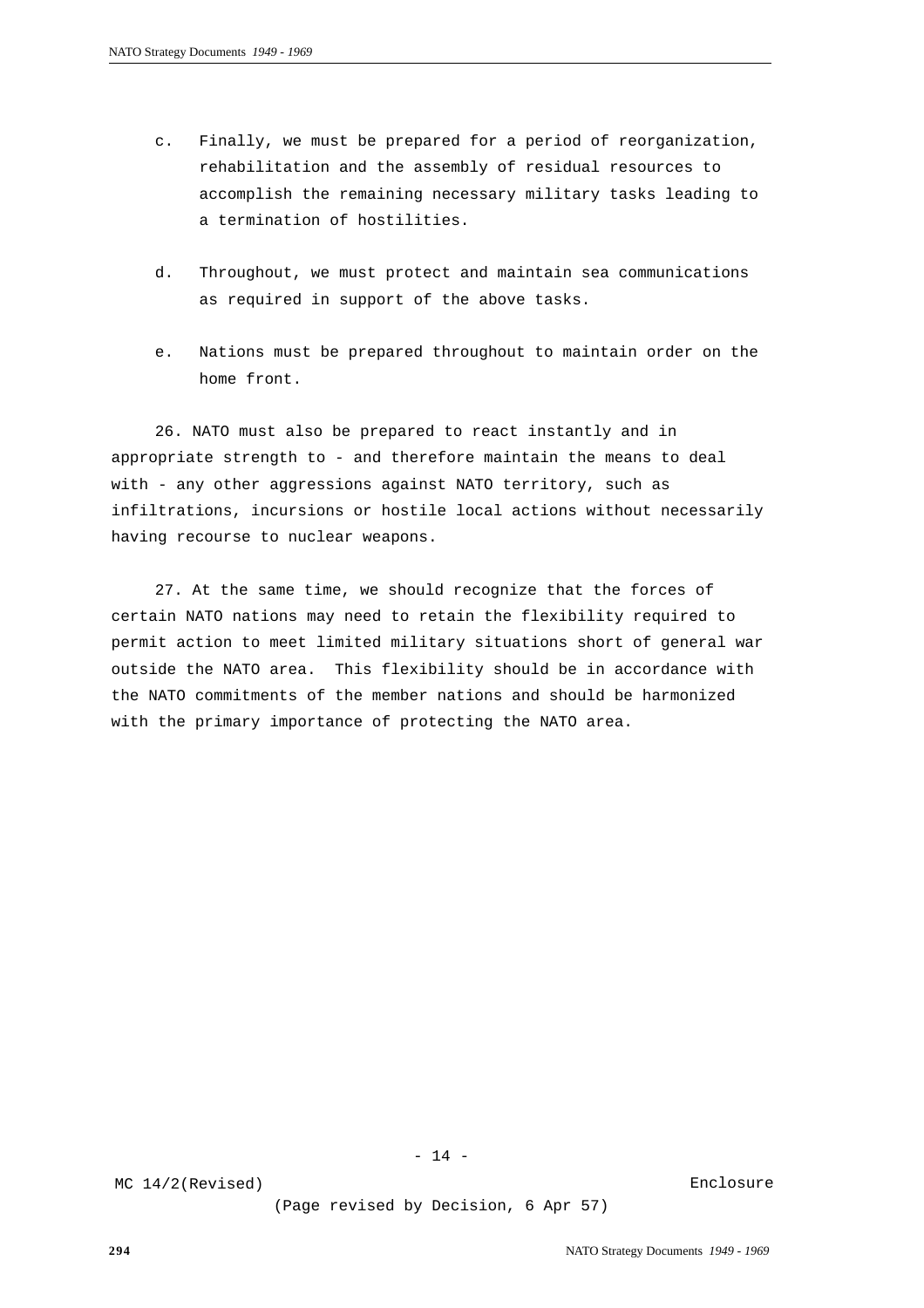#### APPENDIX

## AREA PLANNING GUIDANCE

## GENERAL

## Strategy and Objectives by Geographical Areas

1. Within the Overall Strategic Concept for the Defense of the North Atlantic Treaty Area, it is necessary to consider the strategic importance, the factors affecting security and defense and the strategic objectives for each geographical area.

2. From the strategic point of view, the territory covered by the North Atlantic Treaty must be considered in relationship to its geographical setting. This setting comprises Continental Europe (consisting of Western Europe, flanked by Scandinavia and Southern Europe), Algeria, \* Asian Turkey, Iceland, the British Isles and North America. The security and defense of these involves also the Seas and NATO Islands in the NATO area. In particular this includes the North Atlantic, Davis Strait, Denmark Strait, Norwegian Sea, North Sea, English Channel, Western Baltic, and the Mediterranean and Black Seas.

3. A threat to the security of the Alliance as a whole will arise if operations of a limited nature such as infiltrations, incursions or hostile local actions are initiated in any NATO area. While it is impossible to forecast the nature and scope of any such incident within a particular geographic area, it is self-evident that every effort must be made to suppress it promptly with all appropriate military measures.

4. There is a possibility that such action and counteraction would lead to a general war; there is also a risk of general war through miscalculation by the Soviets of Allied reaction or their misconstruction of our intentions.

<sup>\*</sup> For NATO purposes, applicable only to the departments of Northern Algeria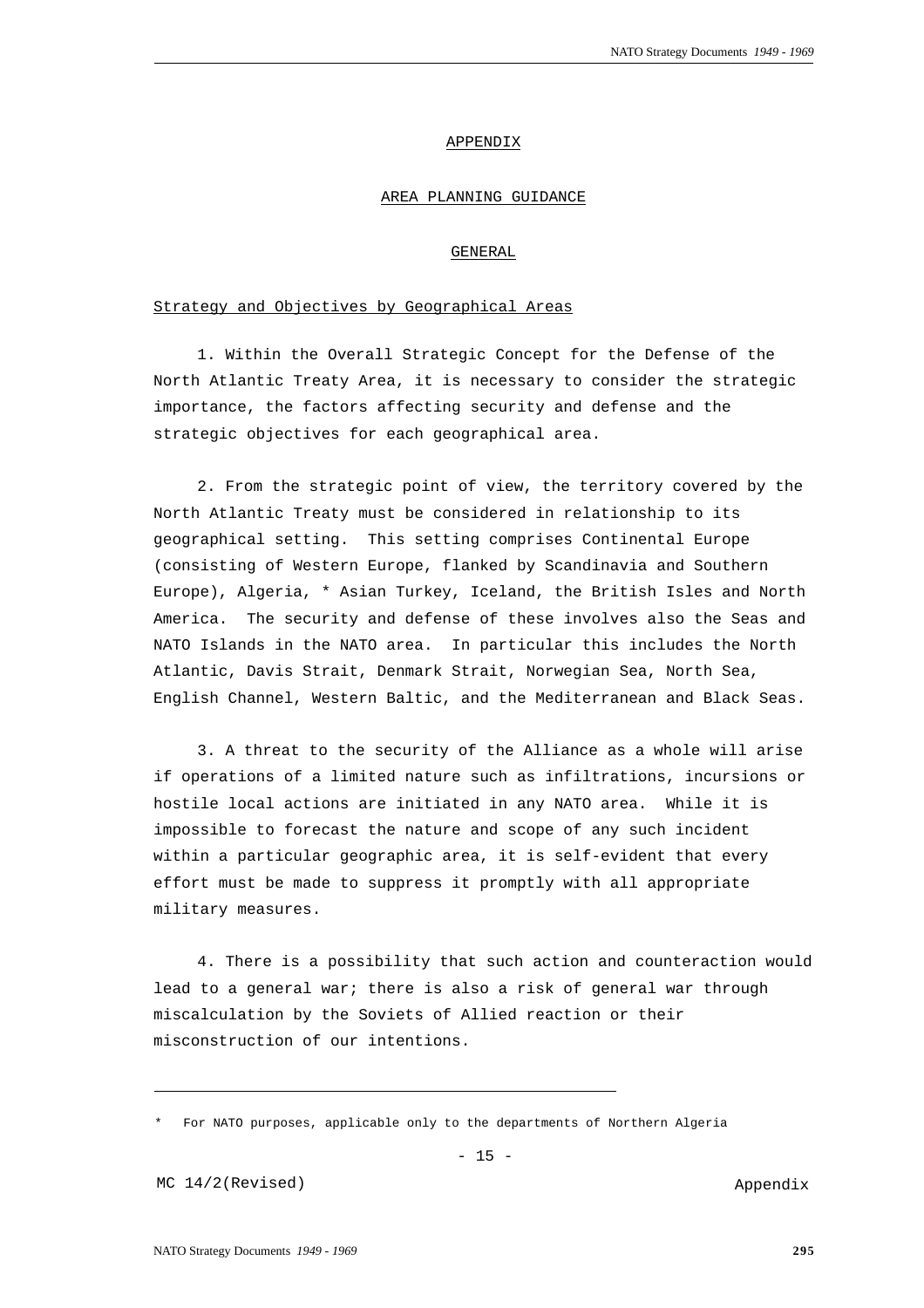5. The factors considered in this Appendix may therefore not apply or will vary in importance, depending on whether they are considered in relation to the deterrent to war, to hostile local actions, or to general war. Thus, it is essential that the factors presented be studied in the appropriate context of the main body of this document. The current intelligence estimate in the SG 161 Series should also be taken into consideration.

6. The defense and maintenance of order on the home front, including protection of lines of communication and military infrastructure must be given consideration in connection with the several geographical areas which are dealt with in this Appendix.

#### WESTERN EUROPE

## Strategic Importance of Western Europe

7. Because of its geographical position, Western Europe represents a front line of defense against the spread of Communism. In their unremitting efforts to weaken and ultimately destroy the "capitalist world," the Soviets might resort to subversion, infiltrations or even conceivably to general war.

8. The security of the entire NATO area depends upon defense of Western Europe which, in turn, rests upon the creation of effective military strength as a deterrent to war and a defense against armed attack should the deterrent fail, coupled with the development of Western Europe's material resources and high industrial potential for the purpose of strengthening its economy which, in itself, creates conditions favourable to the countering of Communism.

9. Should the Soviets resort to general war, the successful defense of Western Europe by the North Atlantic Treaty powers is vital. Even though there is a strong possibility that a great number of its ports, communications, airfields and centers of population

 $- 16 -$ 

MC 14/2(Revised)

(Page revised by Decision, 6 Apr 57)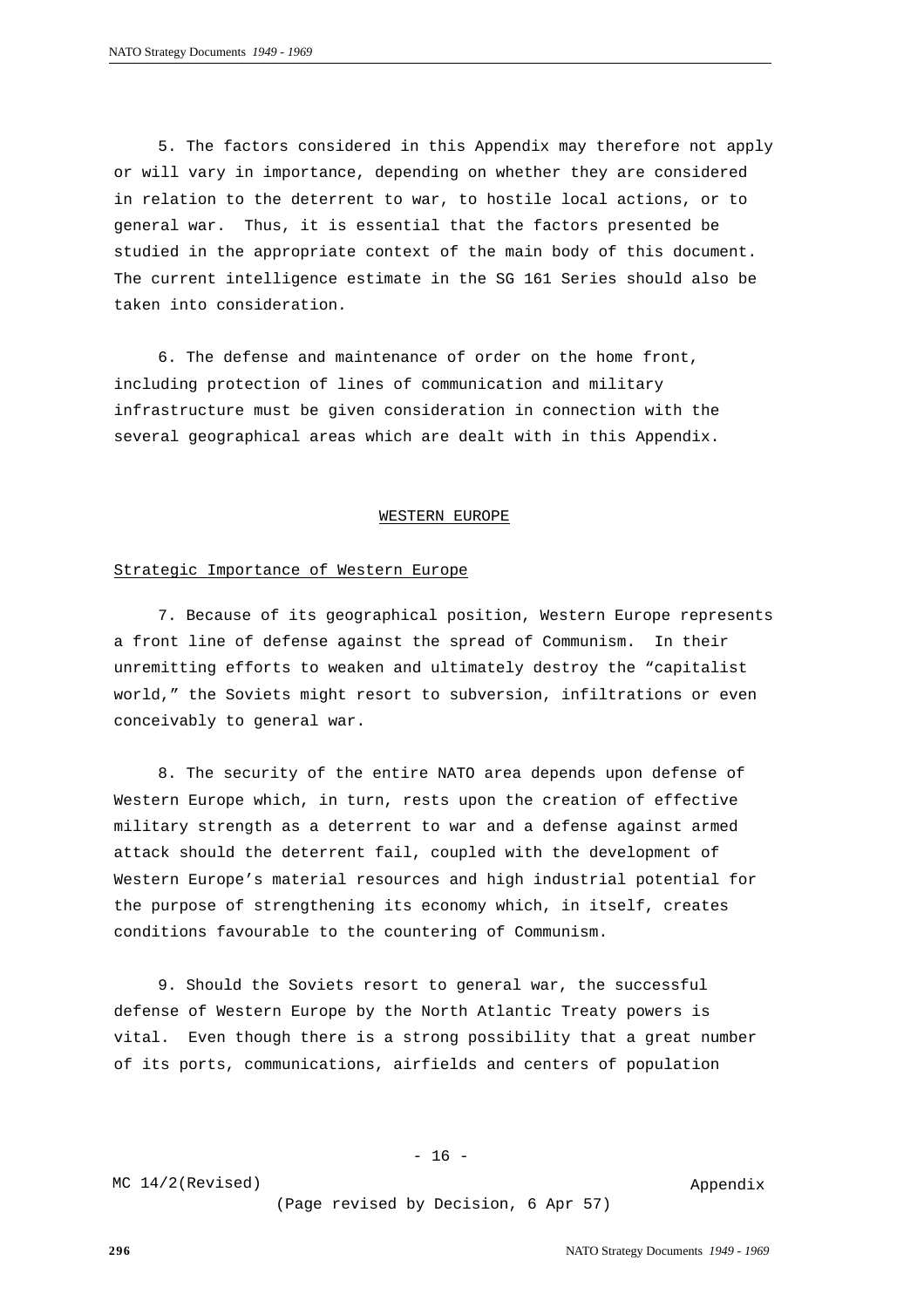would be devastated by nuclear attack, it is imperative to prevent its being overrun. The loss of Western Europe to the Soviets would isolate the North American Continent and represent for the Soviets a gain which might ultimately prove decisive.

#### Strategic Factors

10. The territorial integrity of Western Europe must be maintained. Subversions must be resisted by all appropriate means. Infiltrations, incursions and hostile local actions must be dealt with promptly. In general war the forces of the Soviets must be contained until the will and ability of the enemy to pursue general war has been destroyed by our nuclear counter-offensive in combination with operations of our land, sea and air forces. Such containment would contribute to the defense of NATO Scandinavia, the British Isles and Southern Europe, and deny to the enemy the facilities of the Western Baltic and North Sea.

11. In general war NATO forces will be largely dependent on trained personnel, bases, facilities, material and supplies in-being and accessible to them in the early stages. In the conditions likely to follow a nuclear exchange, Western Europe will be heavily dependent for its support on overseas resources, on the sea communications carrying them and on the unloading facilities. Such support may not be readily available from North America because of damage on that continent.

12. The Austrian State Treaty has resulted in Austria's neutrality. This has created an advantage to NATO by effecting the withdrawal of Soviet forces from Austria. However, the disadvantage of exposing the flanks of Southern Germany and Northern Italy remains.

13. Disaffection among the Soviet Satellites may create for the Soviets problems of internal security and protection of lines of communication.

## Strategic Objectives

14. The concept for the defense of Western Europe in general war is to carry out a nuclear strategic counter-offensive and to sustain operations to maintain the territorial integrity of Western

- 17 -

MC 14/2(Revised)

(Page revised by Decision, 6 Apr 57)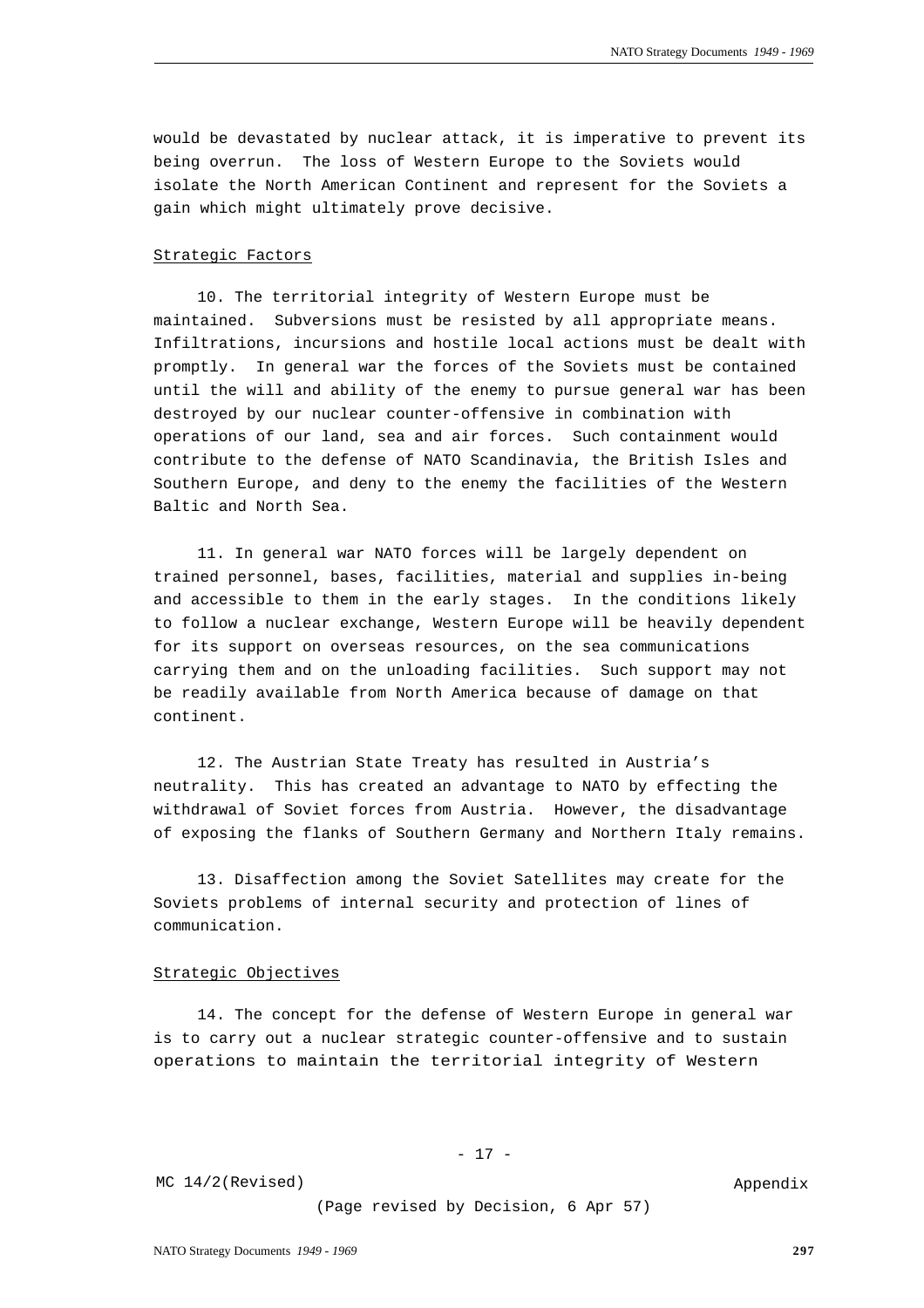Europe until the ability and will of the enemy to pursue general war has been destroyed. Under conditions other than general war, the concept is to deal instantly and in appropriate strength with any form of incident such as infiltration, incursion or hostile local action.

15. Operations to fulfil this strategy should be based on the provision of a fully effective nuclear retaliatory force provided with all the necessary facilities, adequate land, sea and air shield forces, having an integrated nuclear capability, and the development of the maximum practicable air defense of the area.

16. The principal offensive means likely to be available at the outbreak of war for the implementation of this strategy are missiles and piloted aircraft whose capabilities should be fully exploited.

17. Operations should aim at destroying the enemy's nuclear capability, his forces and his resources and communications. Operations of the shield forces should be developed along defensiveoffensive principles, generating appropriate targets for Allied nuclear weapons, exploiting terrain to create situations which will inflict maximum attrition on the enemy and halting his attack, while retaining the maximum combat effectiveness.

18. The task of the shield forces includes:

- a. Effective protection of the nuclear retaliatory capability in Europe.
- b. Maintenance of the territorial integrity of Western Europe.
- c. Protection as far as practicable, of the industrial potential, unloading facilities, bases and communication and population centres of Western Europe.
- d. Support of adjacent commands with particular reference to the denial of the sea passages between the Baltic and the North Sea, and the Kiel Canal to the enemy.

- 18 -

MC 14/2(Revised)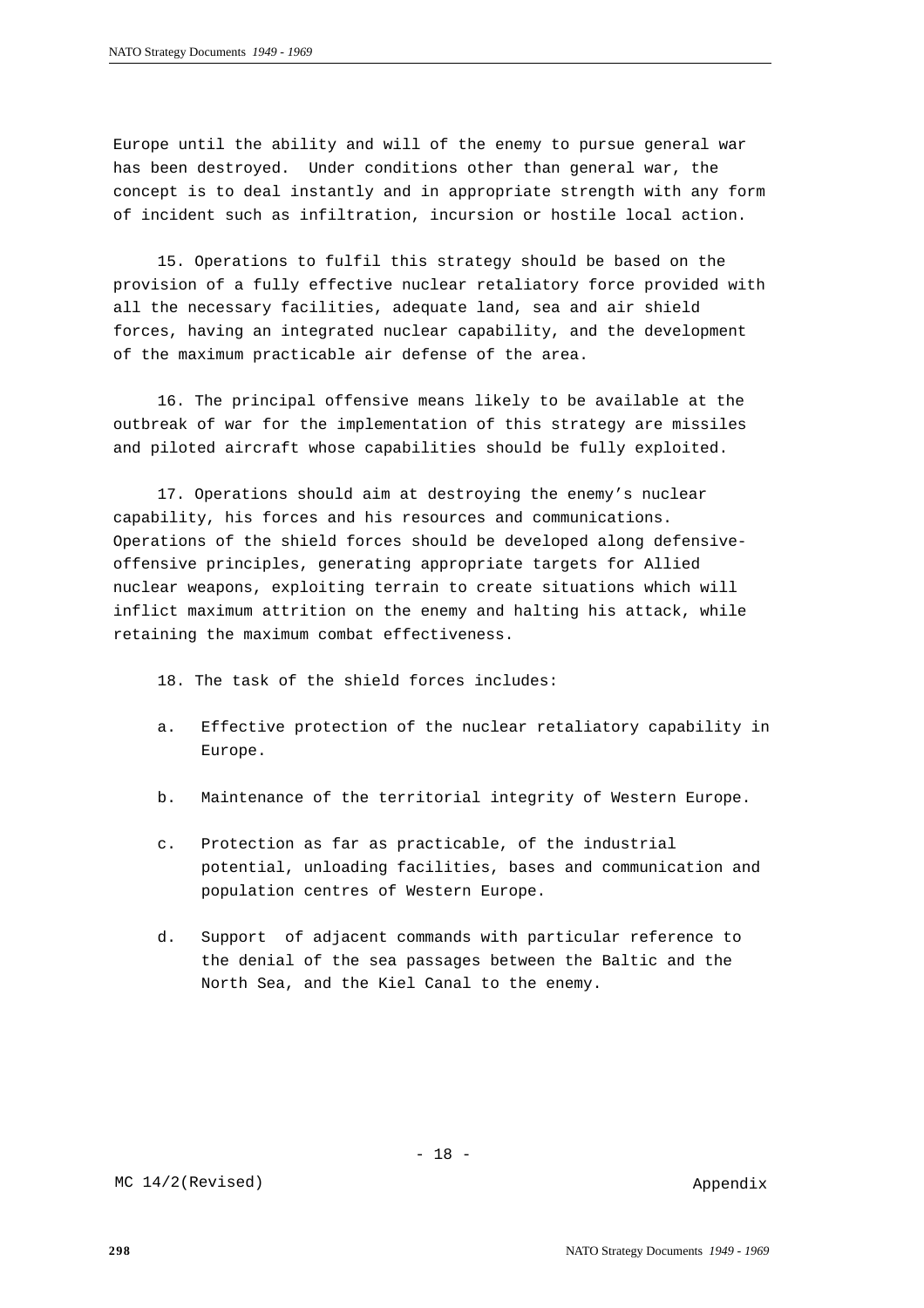#### SCANDINAVIA

## Strategic Importance of Scandinavia

19. The strategic importance of Scandinavia lies principally in its geographical position between the Norwegian Sea and the Baltic Sea. It thus dominates to the westward one of the sea areas from which the Allies will most likely operate their sea based nuclear striking power, and threatens the sea route by which alone the Soviet Northern Fleet can reach the Atlantic, and it dominates to the southeastward the sea passages connecting the Baltic Sea with the open oceans. The value of NATO Scandinavia to the Allies lies in the strategic cover its possession affords, its bases for counteroffensive operations, and its favourable location for early warning facilities. Retention of this area by NATO greatly increases the Allied capacity to deny to the enemy sea areas highly important:

- a. To his ability to attack Allied sea communications in the North Atlantic Region,
- b. To the security of his sea lines of communication in the Baltic,
- c. And to the defense of his homeland. Furthermore, this will hamper the enemy's ability to attack Allied strategic bases, particularly those in the British Isles. Allied control of the Baltic exits is considered of great importance.

## Strategic Factors

20. Norway commands the Soviet approach route around the North Cape to the Norwegian Sea and the North Atlantic and, with the British Isles, she commands the Northern North Sea. She is also favourably located for air operations over the Baltic, White and Barents Seas and the retention of Norway would preserve for NATO a vital link in its early warning facilities. She is an important source for certain materials of strategic significance.

21. Denmark is a key to operations in the Western Baltic and dominates the sea passages between the Baltic and the Atlantic which give Soviet naval forces access to the high seas. If controlled

#### - 19 -

MC 14/2(Revised)

(Page revised by Decision, 6 Apr 57)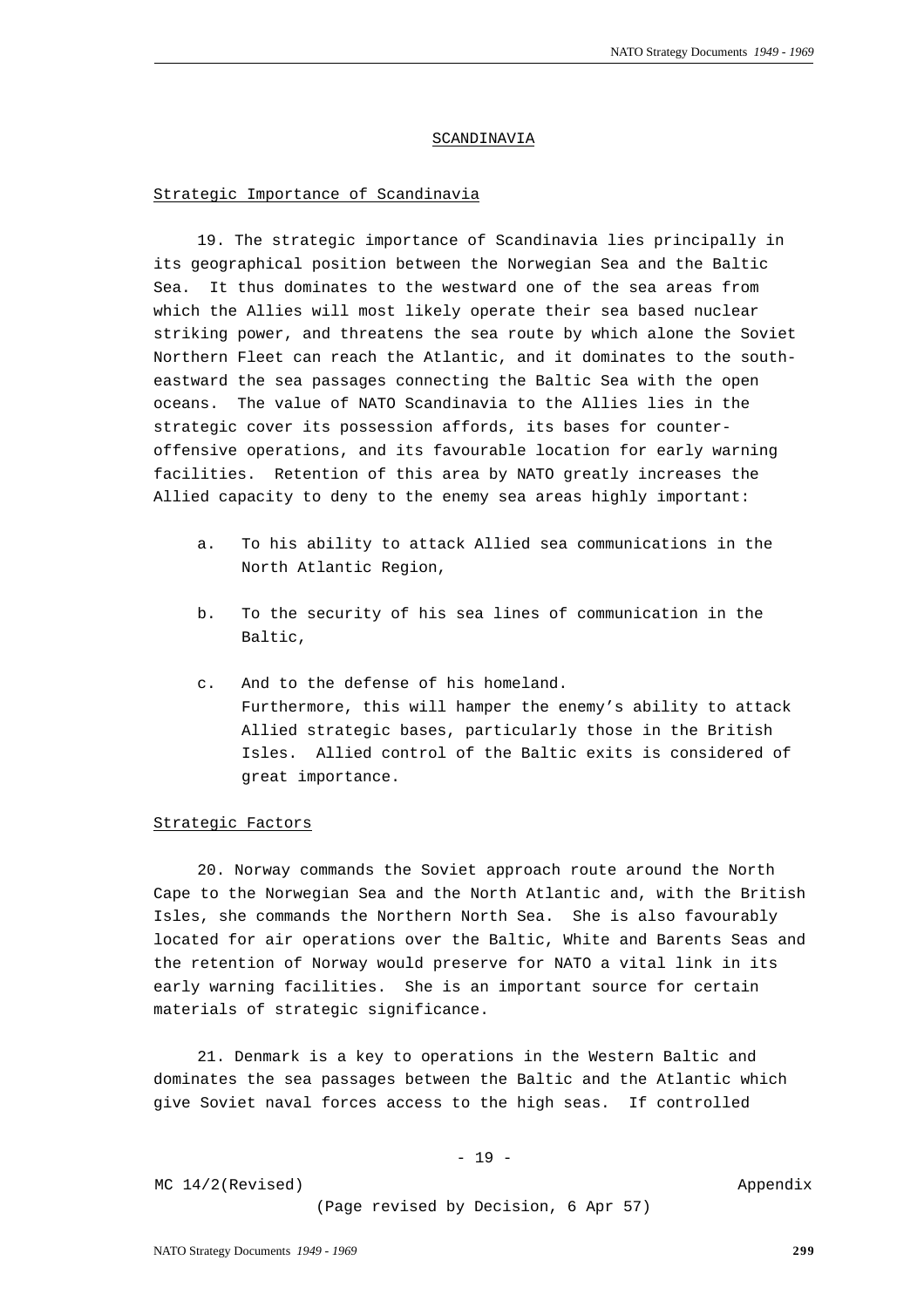by the Soviets, these sea passages would enable the full resources of the Soviet Baltic force to be employed in support of operations in the Atlantic.

22. Sweden, by reason of her economic, industrial, and military strength, as well as her strategic location, could contribute materially to NATO defense. However, she is not a member of NATO. Sweden lies in the direct path of any attack against Scandinavia from the east. Soviet Russia cannot ignore the possibility of Sweden joining the Allies should another Scandinavian country be attacked. Except for the land approach through Finland in the extreme north, an attack against Sweden must be by sea or air. Soviet air cover can be provided most effectively in the south. In the interior communications are very limited, and operations through Sweden directed against Norway would initially be restricted largely to routes leading toward Oslo and Trondheim in the south and the vicinity of Narvik in the north.

23. The defense of Scandinavia is likely to be greatly affected by operations in the North Atlantic, Norwegian Sea, North Sea and Western Europe. The Scandinavian countries will be heavily dependent for their support on overseas resources, on the sea communications carrying them and on the unloading facilities. As contact with the Central European forces operating in Northern Germany may be interrupted, the defense in this area must be planned to meet this contingency. The timely support by naval striking forces in the North Atlantic and Norwegian Sea is considered to be of utmost importance for a successful defense of Scandinavia and particularly of North Norway.

24. The forces maintained by Denmark and Norway in peacetime are relatively small. Furthermore, the topography is such that it is difficult to transfer units and formations rapidly from one part of the country to another, particularly where sea crossings are involved. This difficulty would be accentuated in the event of nuclear attack.

#### MC 14/2(Revised)

 $- 20 -$ 

(Page revised by Decision, 6 Apr 57)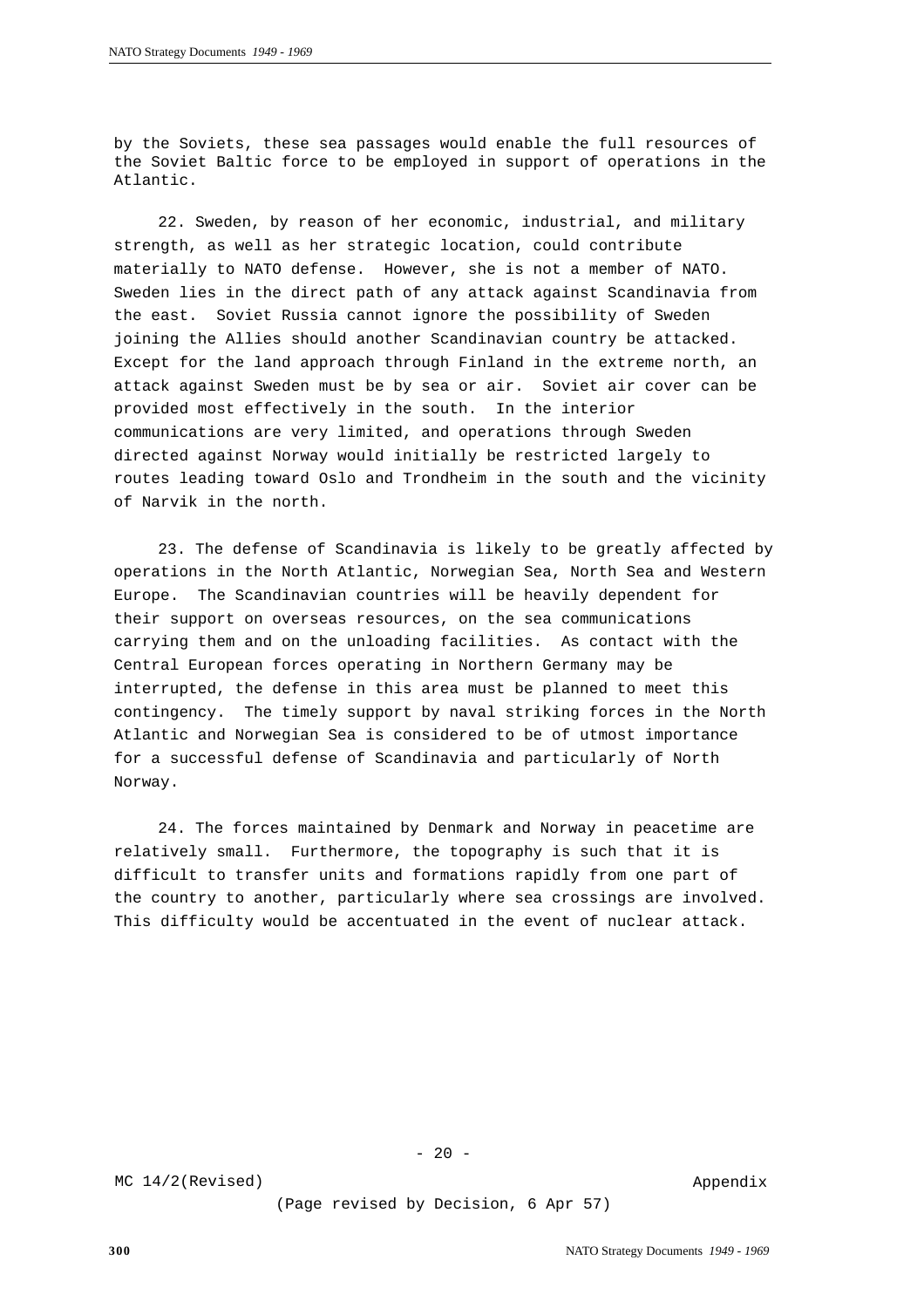It is therefore vital that these countries should receive maximum possible warning of impending attack, to enable them to improve their defense posture as much as possible.

## Strategic Objectives

25. In the light of the above considerations, Scandinavia should be defended as a whole as far forward as possible, though operations in the north may well develop quite separately from the battle for the south. Plans for the defense of Norway and Denmark, and also of Sweden should this be possible, must be coordinated. These plans should be based on the need for the utmost flexibility, to permit concentration to deal with attacks before they can be reinforced. Maximum use must be made of all available forces, both local and supporting, in defensive-offensive operations.

26. Particular emphasis must be placed on the defense of Jutland, Zealand and North Norway and on the retention of those areas in Norway and Denmark, and in Sweden (should she join the Allies), from which the Allies can:

- a. Maintain a vital link in the NATO early warning system.
- b. Control the sea passages between the Baltic and the Atlantic with primary emphasis on effective denial to enemy submarines exit to the Atlantic and denying him the support of his Baltic ports for Atlantic operations.
- c. Strike Soviet forces possessing nuclear capabilities, sever Soviet lines of communication in and over the Baltic, and destroy other Soviet targets contributing to his ability and will to pursue general war.
- d. Deny to the enemy forward positions in North Norway.

- 21 -

MC 14/2(Revised)

(Page revised by Decision, 6 Apr 57)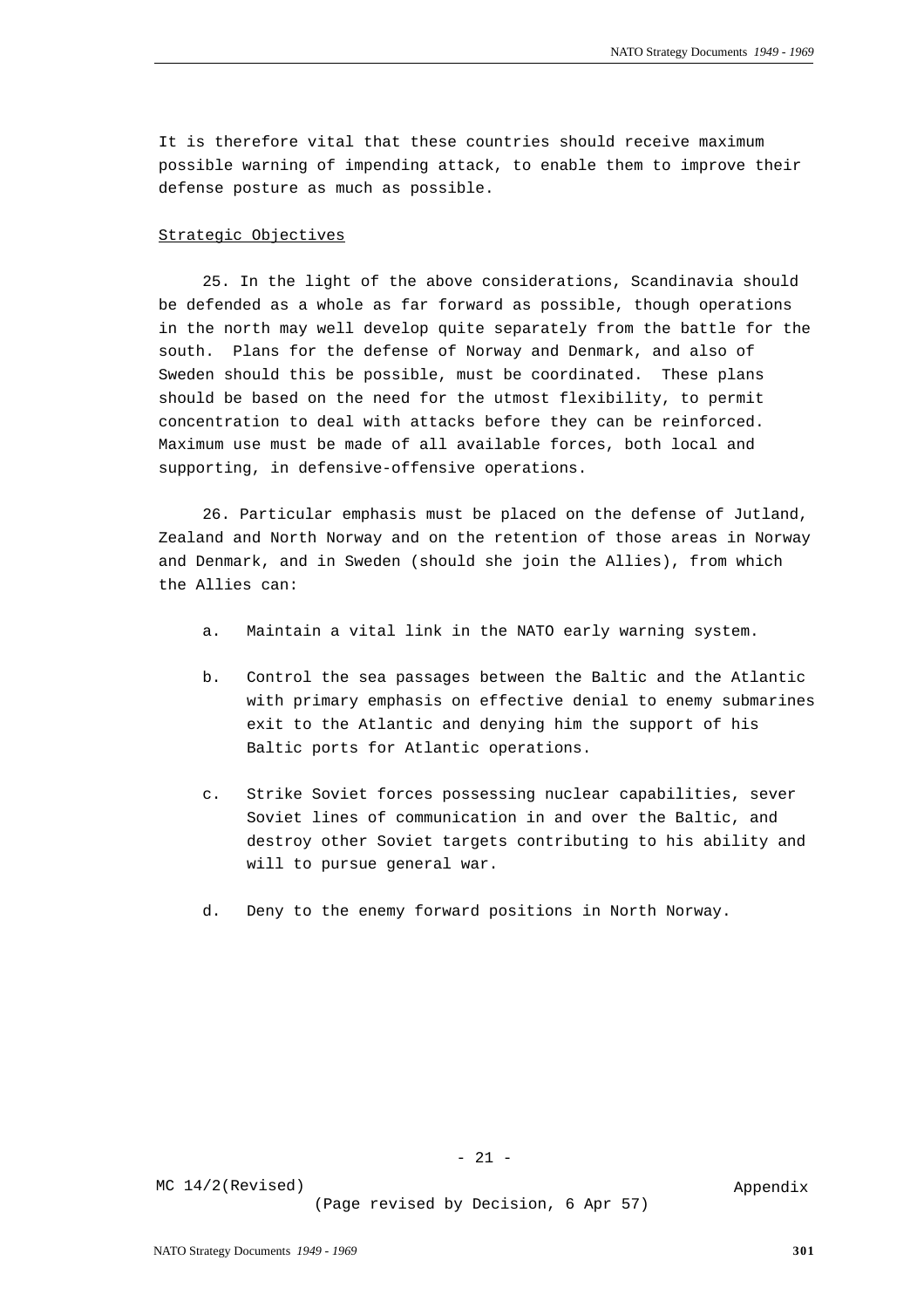#### SOUTHERN EUROPE

## Strategic Importance of Southern Europe

27. In that it forms a geographical barrier between the USSR and the Mediterranean, Southern Europe is the southern bastion against the spread of Communism into the Middle East and North Africa. In general war Southern Europe controls the Black Sea exit and bars or flanks any direct Soviet advance to the Middle East. It provides valuable areas and facilities for counter-operations against the Soviet. Moreover, the Balkan Area and Turkey constitute an excellent base from which to threaten the southern flank of the enemy.

#### Strategic Factors

28. The Southern European area is divided into three major land compartments: Italy, the NATO area of the Balkans and Asian Turkey. Throughout almost the whole area the terrain is mountainous. It is suitable for the deployment of mechanized formations principally in the Northern Italian Plain, in Northern Greece and east of the Vermion-Olympus Range and through the Monastir Gap to the South, in Thrace and on the Anatolian Plateau. The area lends itself to the channelization of advancing enemy ground forces, making them prime targets for tactical nuclear weapons. The area also includes Yugoslavia, whose strategic location and rugged terrain could be of great importance to the defense of the area as a whole. Finally, Albania, the only isolated member of the Soviet Bloc, represents a forward penetration of the area. Her access to the Mediterranean is a factor of military significance despite her overall relatively weak war-making potential and her relative vulnerability.

29. The Italian Peninsula is an area of great strategic value since, because of its geographical position, it is part of both Western Europe and the Mediterranean area. The retention of the peninsula is of decisive importance to the conduct of Allied

- 22 -

MC 14/2(Revised)

(Page revised by Decision, 6 Apr 57)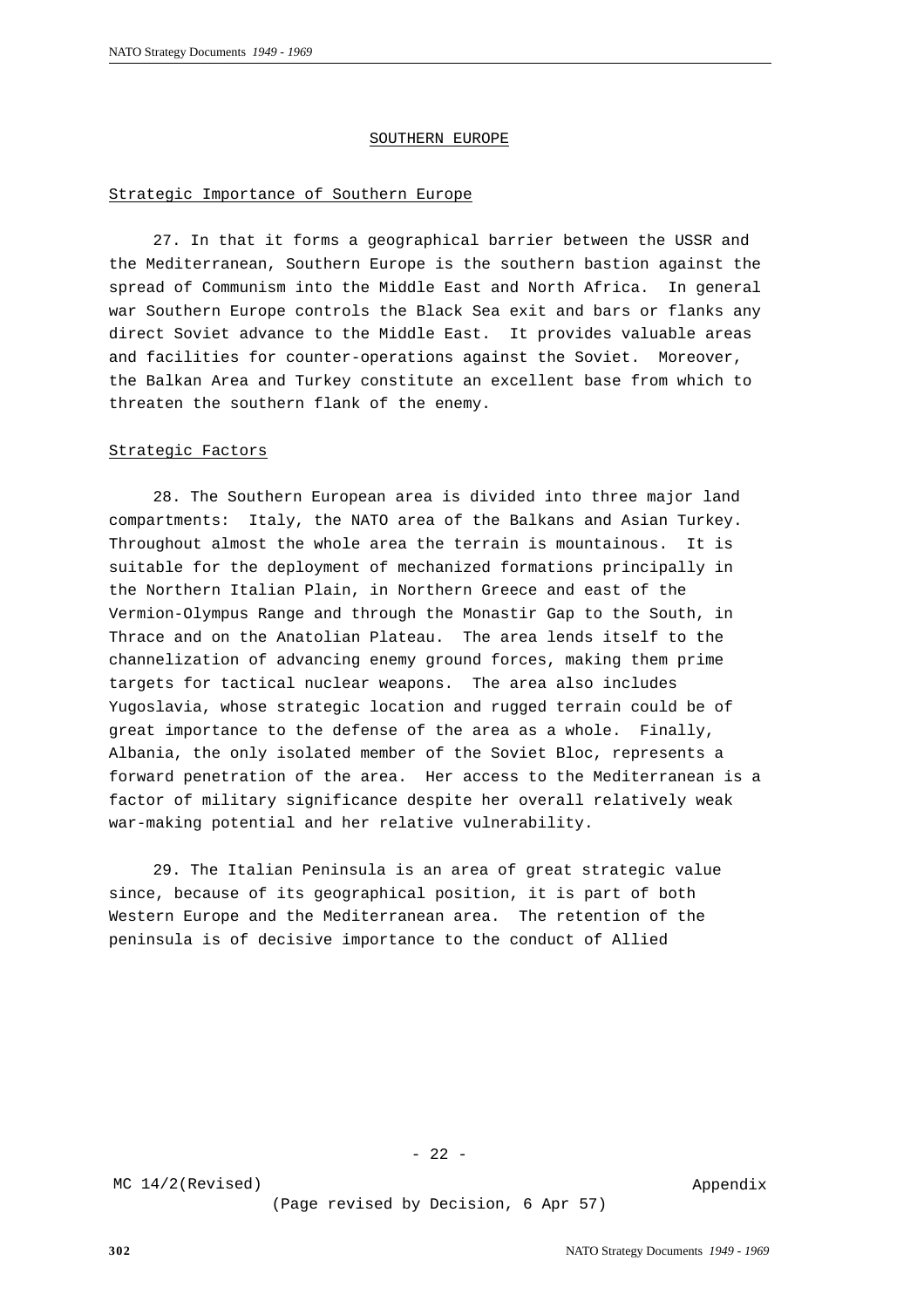operations in the Mediterranean. Italy has no frontier with the enemy territory, and a land attack against her is likely only through Austria or Yugoslavia into the Northern Italian Plain. In the North this plain is covered by the wide and easily defended Italian Alps, but to the East the defense of Italy is prejudiced by the fact that the Julian alps, with their strategic gaps, lie in Yugoslavia beyond the Italian borders. Therefore, the line of the frontier is unfavourable to Italy. The course of events in Northern Yugoslavia and Austria will greatly affect the defense of Northern Italy.

30. The coastal zone of the Northern Aegean Sea provides access to the Mediterranean. It also offers the physical possibility of linking the defenses of Greece with those of Yugoslavia and Turkey for their mutual support. This zone is elongated in form, and though lacking in depth, it contains stronghold positions which, if well organized, could provide a positive defense and possible facilities for counteroperations against the Soviets. Moreover, the aggressive defense of Northern Greece from forward positions will create a diversionary action for an enemy operating against the Straits and will contribute to their defense. The retention of Greece would preserve for NATO a vital link in its early warning facilities and would contribute to the defense of the Bosphorus and Dardanelles and Western Turkey. It would also provide cover for the Greek islands which lie athwart the exit of enemy naval forces from the Black Sea into the Mediterranean. The course of events in Southern Yugoslavia will greatly affect the defense of Greece.

31. The retention of Turkey would assure the Allies of their dominating positions on the Black Sea, athwart the direct approaches to the Middle East, and of the military facilities which Turkey provides. It would contribute to the defense of Greece and the oil producing areas so important to the Allies, and would deny to the enemy access to the Mediterranean Sea through the Turkish Straits.

MC 14/2(Revised)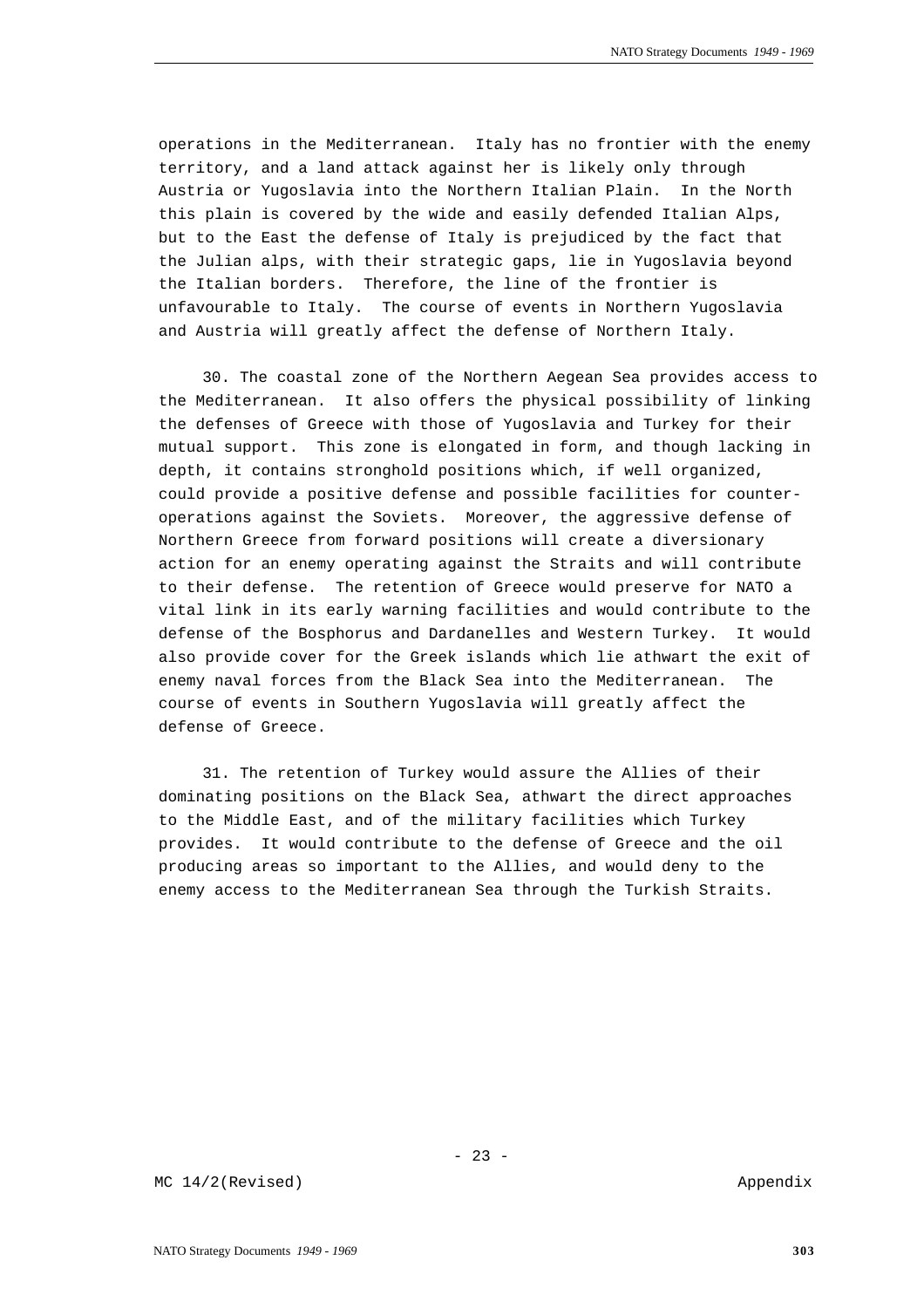The course of events in adjacent Middle Eastern countries will affect the defense of Turkey.

32. In planning for the defense of the area, full account must be taken of:

- a. The availability of naval and air nuclear striking forces in the Mediterranean and North Africa.
- b. The availability of an integrated ground nuclear delivery capability in Southern Europe.
- c. The stand which Yugoslavia may take in general war.
- d. The dependence the USSR may be forced to place on Satellite troops in the South.
- e. The relative vulnerability of Albania.

## Strategic Objectives

- 33. The defense of Southern Europe involves:
- a. Effective protection of the nuclear retaliatory capability.
- b. The defense of Italy, buttressed on the northwest against the Swiss Alps, and holding the Italian Alps in the north and defending the borders on the east.
- c. The preservation of as much as possible of the industrial potential of the Po Valley.
- d. The defense of Greece as far to the north and east as possible, in coordination with Turkey and, if appropriate, in coordination with Yugoslavia.
- e. The defense of Turkish Thrace as far to the north and west as possible without jeopardizing the defense of Asian Turkey. The denial to the enemy of the use of the Dardanelles and Bosphorus is considered of over-riding importance.
- f. The establishment of an adequate defense for Asian Turkey in cooperation with existing Middle East defense organizations as appropriate and as authorized by the North Atlantic Council.

- 24 -

MC 14/2(Revised)

(Page revised by Decision, 6 Apr 57)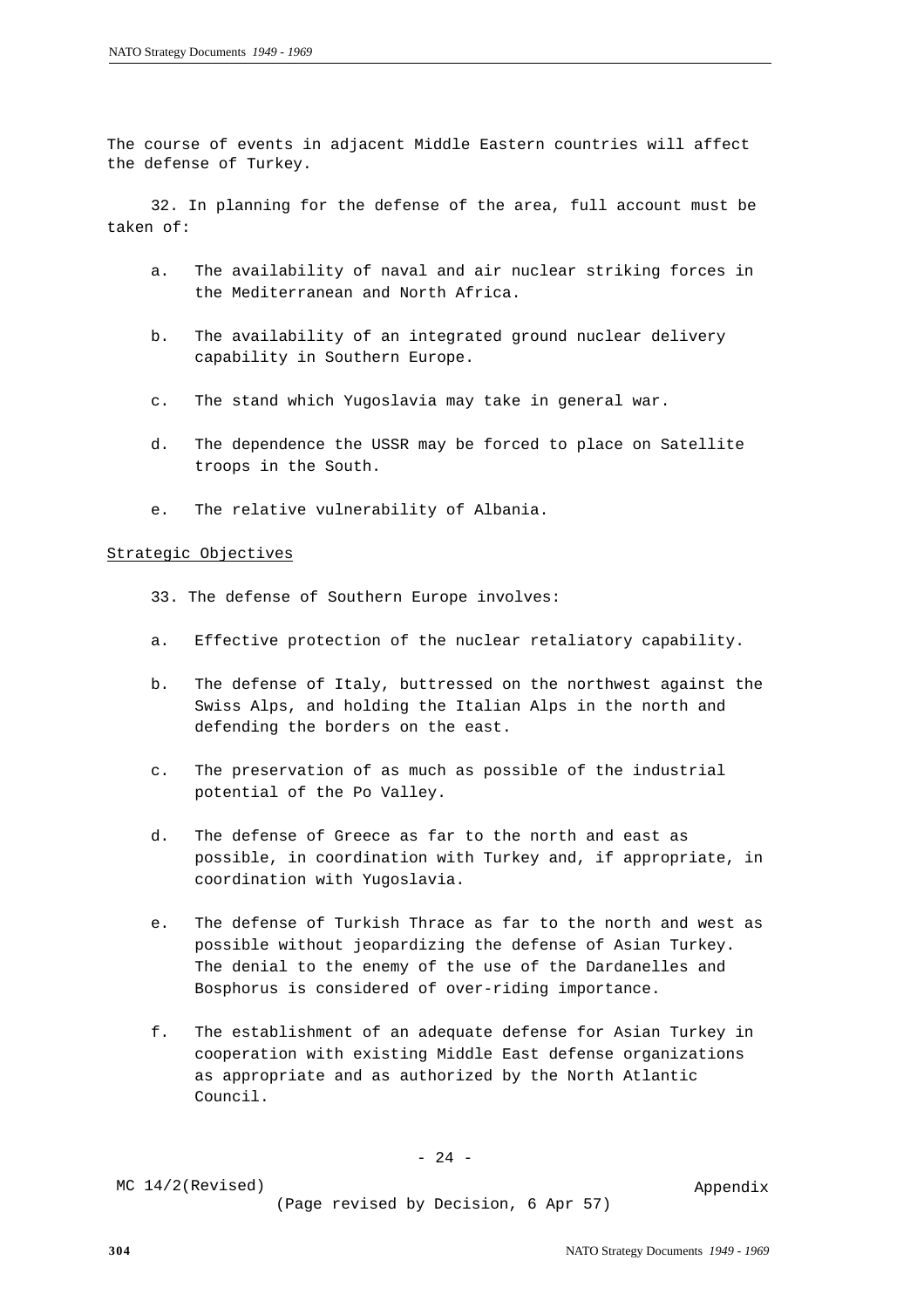#### THE BRITISH ISLES

## Strategic Importance of the British Isles

34. The British Isles, by virtue of their geographical location, their industrial capability, and their ports and airfields, provide a valuable base for the stationing of strategic counter-offensive forces and support of NATO forces in Europe in the indefinite period of ideological conflict with the Soviets.

## Strategic Factors

35. The British Isles are separated from the mainland of Europe and are unlikely therefore to be the victim of incidents such as infiltrations, incursions or hostile local actions by the Soviets or their Satellites.

36. In general war they will probably be one of the principal targets for attack with nuclear weapons. The British Isles are within range of medium and long-range weapon systems launchable from existing Soviet bases; they may also suffer attack from the sea, including mining of estuaries and approaches.

37. It must be accepted that in general war there is a strong possibility that air defense measures would be unable to prevent widespread destruction in, and a drastic impairment of, the production and mobilization capability of the British Isles during the first few days.

## Strategic Objectives

38. The strategic objectives for the British Isles are:

- a. To provide an effective base for, and effective protection of, the strategic nuclear counter-offensive capability.
- b. Maintenance of all other forces at a degree of readiness which will enable them to participate effectively in hostilities from the outset in spite of nuclear bombardment.

 $- 25 -$ 

Appendix

MC 14/2(Revised)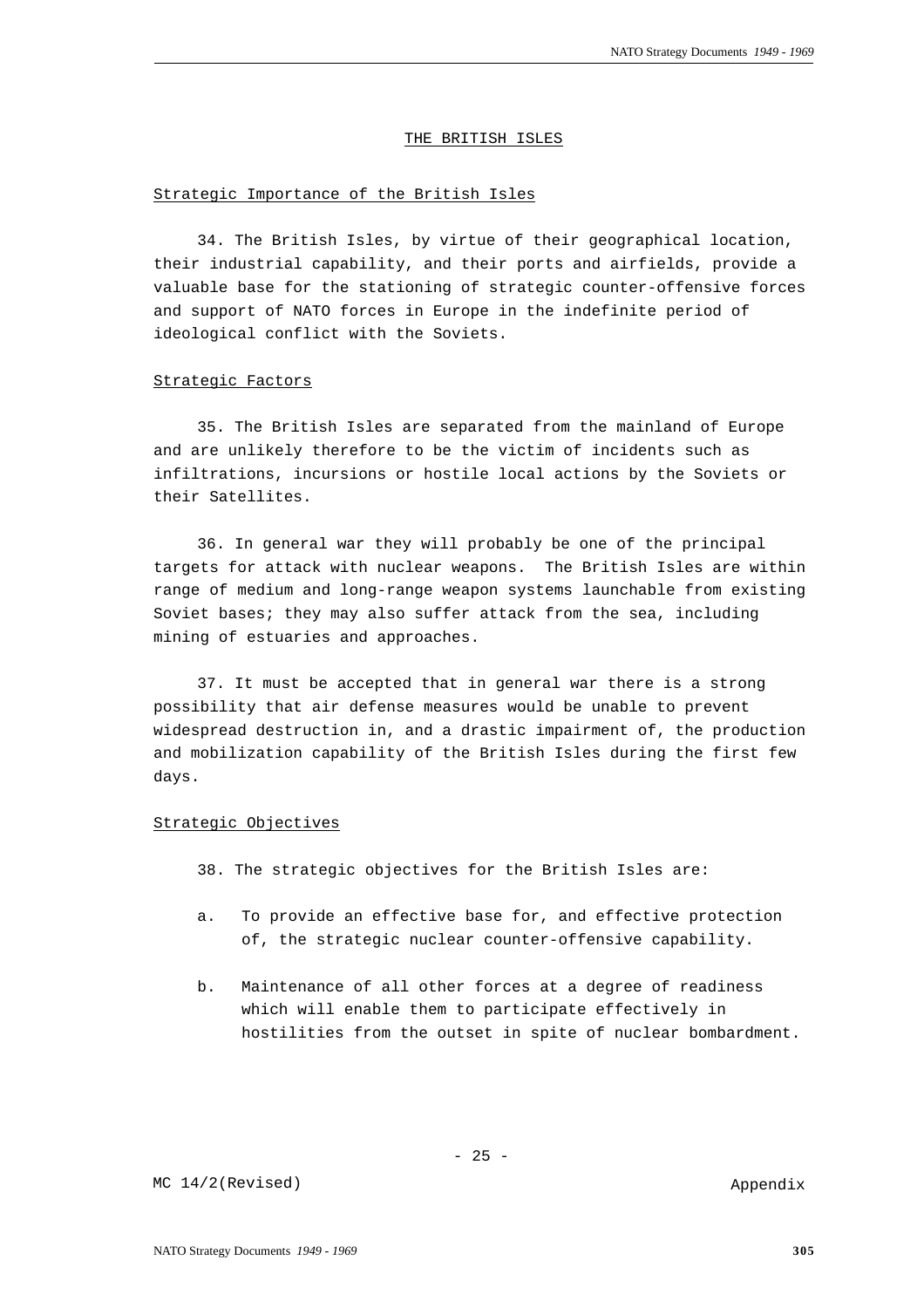c. Preservation, to the extent practicable, of the war-making capacity of the British Isles.

## NORTH AMERICA

#### Strategic Importance of North America

39. The importance of North America lies in the fact that it possesses the principal bases for the strategic air counter-offensive, which is the main deterrent to general war. North America is also the principal source of Allied production and support. It is geographically well placed to provide some of the bases required in general war to control the vital lines of communication with Europe.

#### Strategic Factors

40. North America is widely separated from NATO Europe by large sea areas. In a general war North America will probably be a principal target for attack with nuclear weapons by way of sea and air. Following a nuclear exchange there is a strong possibility that only a considerably reduced mobilization base would be available in North America.

41. The shortest and most direct route between North America and Soviet bases is by way of the Arctic region.

42. Since the chief objective of NATO is to prevent war by creating an effective deterrent and since a vital element of the deterrent force is located in North America, the knowledge throughout the world that the Strategic Air Command base complex cannot be successfully attacked is of prime importance.

## Strategic Objectives

- 43. The objectives for this area are:
- a. To provide an effective base for, and effective protection of, the strategic nuclear counter-offensive capability.
- b. Maintenance of an effective early warning and air defense system.

 $- 26 -$ 

MC 14/2(Revised)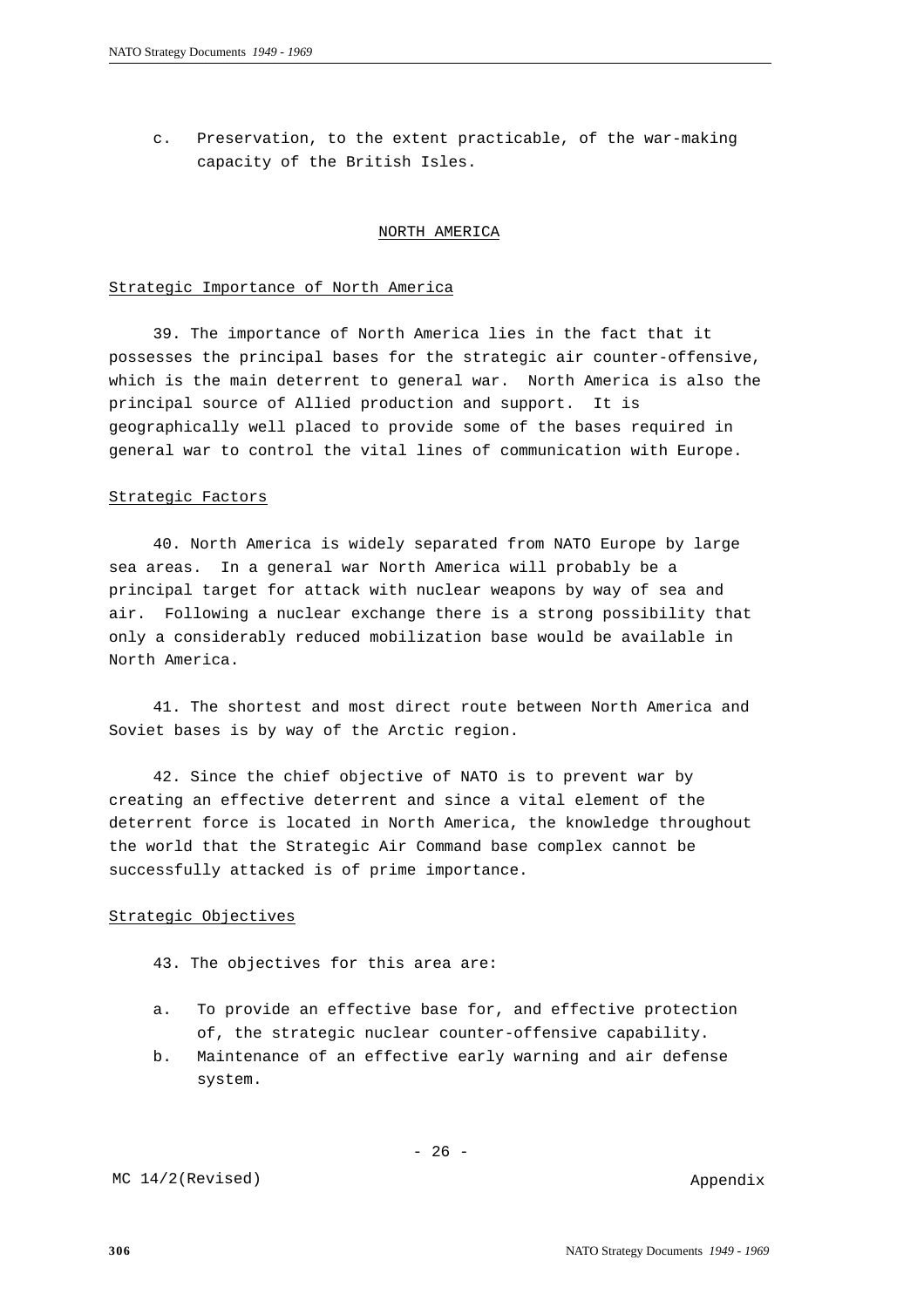- c. Protection of as much of the industrial, mobilization and military potential, and population as practicable.
- d. Provision of the maximum practicable support of the overall war effort, consistent with a, b and c above.

#### THE NORTH ATLANTIC OCEAN

## Strategic Importance of the North Atlantic Ocean

44. The North Atlantic Ocean is the medium whereby much of the trade of Europe with the rest of the world is effected, and the great supporting potential of the Americas is transported to Europe. In the event of hostilities the North Atlantic Ocean affords opportunity for exploiting the flexibility of the naval arm in support of other operations.

45. In general war by the operation of Allied Task Forces in these and connected waters, powerful blows can be struck at the enemy military bases and war-making potential. Control of the North Atlantic and its connected waters would permit sea movement of required forces, their rapid deployment in amphibious or other operations and the movement of residual resources across its surface.

46. Control of the North Atlantic Ocean is essential for the retention and subsequent survival of Western Europe and would greatly reduce the ability of the enemy to mount missile attacks by submarines against all the countries bordering on the North Atlantic, except to the extent that he was able to deploy undetected prior to D-Day.

## Strategic Factors

47. At the outbreak of war the USSR will have no naval bases with free access to the North Atlantic except on the White and Barents Seas. All the islands in the North Atlantic and the Norwegian and Greenland Sea areas of the Arctic Ocean belong to NATO nations, or to those likely to be allied in time of war. Except for Svalbard which is governed by the terms of the Treaty of 1920, they can all be fortified or developed in peacetime.

- 27 -

MC 14/2(Revised)

(Page revised by Decision, 6 Apr 57)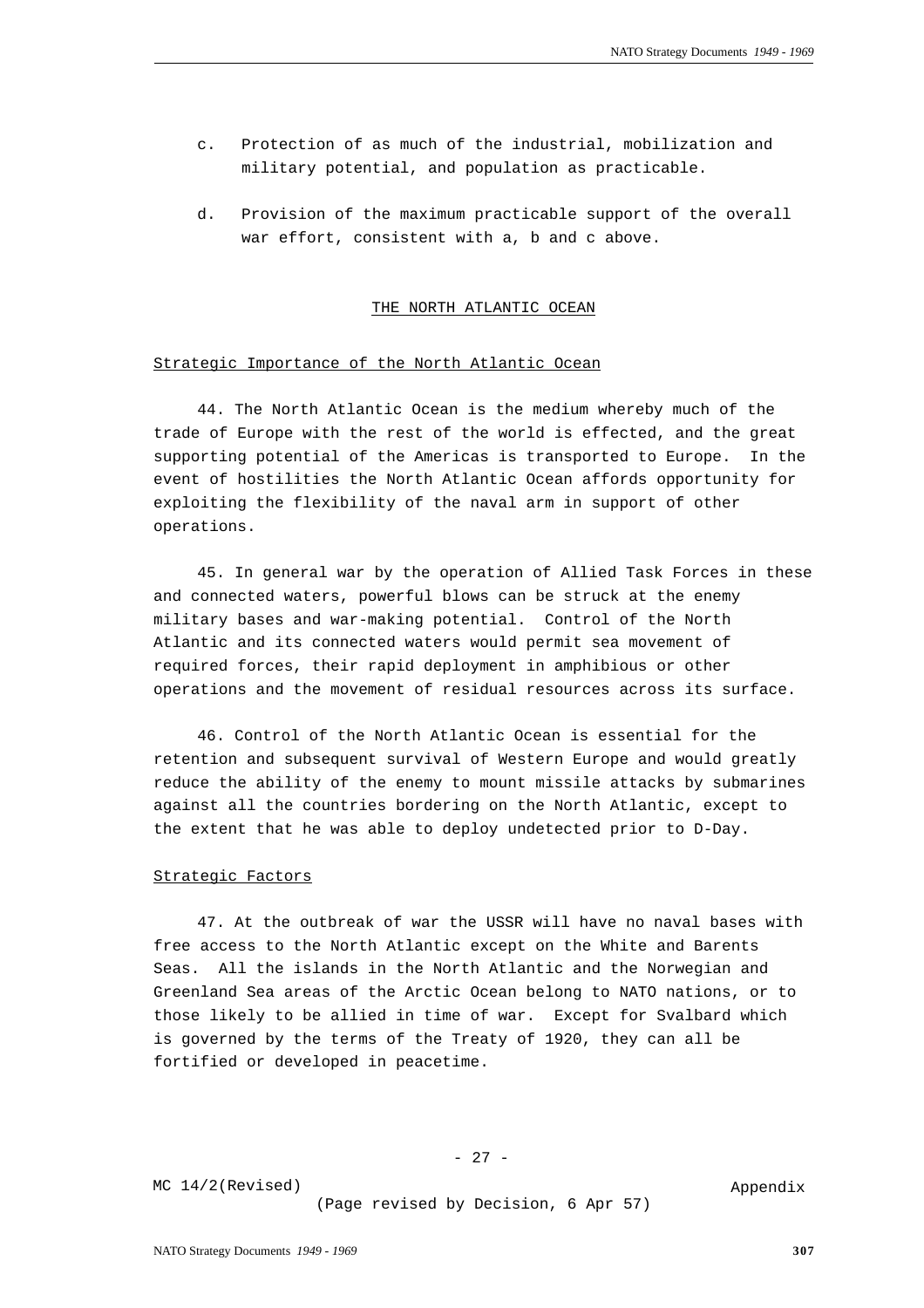48. The NATO Island bases are essential to the control of the North Atlantic and support of forces operating in and over these and contiguous waters. They provide support for the nuclear counteroffensive forces, airfields for reconnaissance and anti-submarine operations, essential support for ferrying short-range aircraft across the Atlantic, and support of naval forces operating in these and contiguous waters. They are valuable as early warning stations.

#### Strategic Objectives

49. The strategic objectives in the North Atlantic Ocean are to establish and maintain control of the area and its sea and air communications, to defend the NATO home territories and essential base areas in and bordering it, and to employ available forces both offensively and defensively in support of the overall strategy. In furtherance of these objectives it will be essential to have a timely projection of Allied sea-borne nuclear offensive power against enemy naval and other agreed targets; and also to engage the enemy as soon as and as far forward as possible; so as to reduce to the minimum the number of his units which can penetrate to the broader reaches of the Atlantic and threaten the vital Allied sea lines of communication.

#### ICELAND

## Strategic Importance of Iceland

50. Iceland is of vital importance as a base for NATO because it dominates the bottleneck by which Soviet naval forces will pass from their existing bases to their operating areas. Iceland provides NATO with a base for the following purposes:

- a. It is an important link in the early warning system.
- b. It is an important base for the operation of anti-submarine forces.
- c. It furnishes forward logistic support for the ferrying fleet operations.
- d. It is an essential stepping stone for the ferrying of small jet aircraft from North America to Europe.

MC 14/2(Revised)

- 28 -

(Page revised by Decision, 6 Apr 57)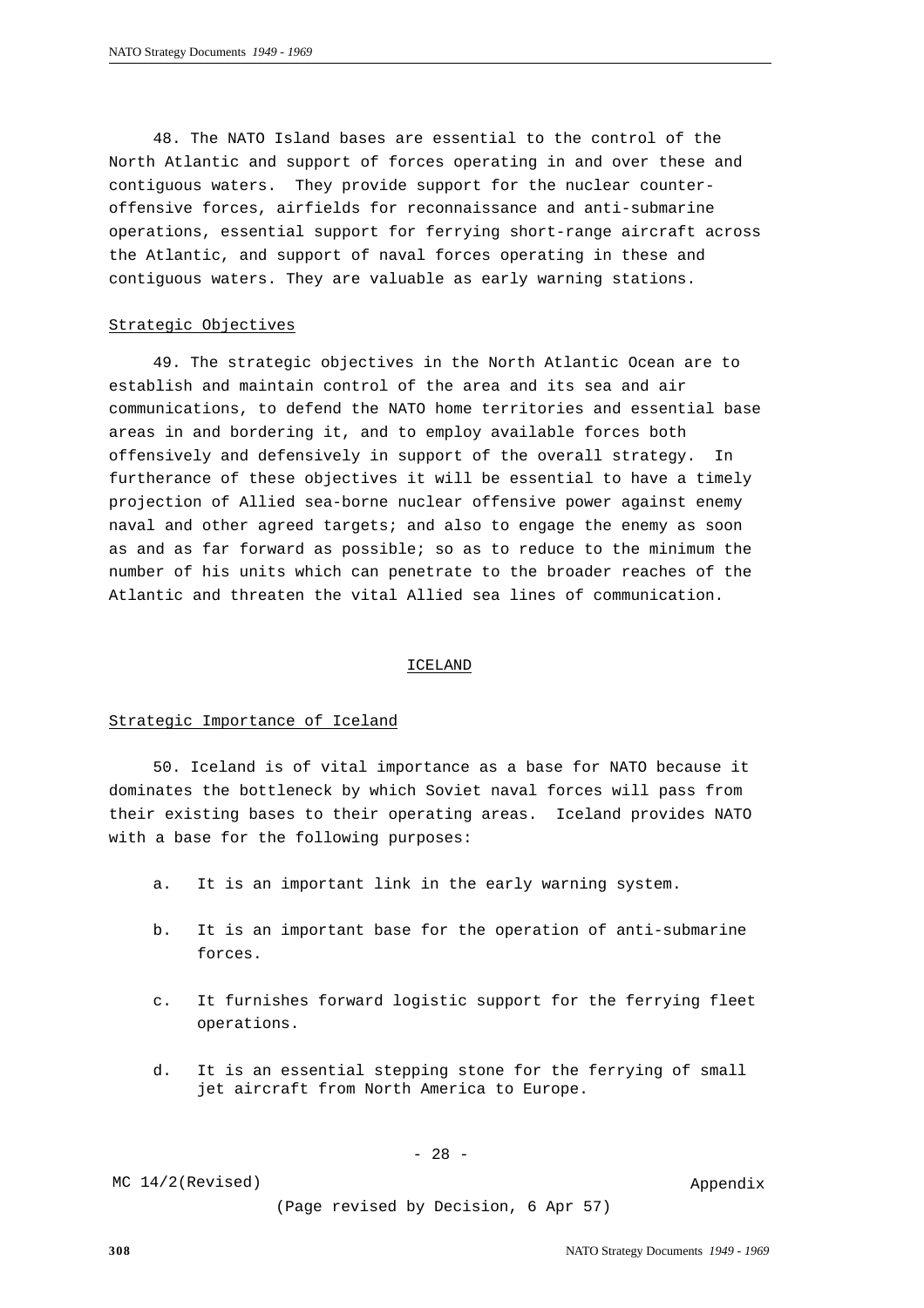51. Enemy control of Iceland would result in a gap in the early warning system, and would provide the enemy with advanced air and naval bases for operations against Greenland, North America, the North Atlantic and Northern and Western Europe.

#### Strategic Factors

52. Iceland can be attacked only by sea or air routes. Naval and air bases thereon would be centrally located for operations to control the Denmark Straits, North Atlantic and Norwegian Sea.

#### Strategic Objectives

53. The strategic objective for Iceland is, therefore, to defend it against Soviet invasion or attack and to retain its use for NATO.

#### THE ENGLISH CHANNEL AND NORTH SEA

## Strategic Importance of the English Channel and North Sea

54. In a general war, in spite of the strong possibility of destruction of most of the major ports and harbors of Western Europe and the British Isles, together with their inland transport systems, the English Channel and North Sea will probably remain a principal terminal for such overseas resources as can be assembled and transported. The security of sea and air routes within this area must be maintained.

## Strategic Factors

55. All the territories bordering the English Channel and North Sea are within the NATO area, and are within range of medium and long range weapon systems from existing Soviet bases.

56. The outbreak of a general war without strategic warning would find a large quantity of valuable merchant shipping in the area and its ports. The protection of this shipping would then involve its immediate dispersal from major ports, the degree of success in this manoeuvre depending in large part on the amount of tactical warning received.

Appendix

MC 14/2(Revised)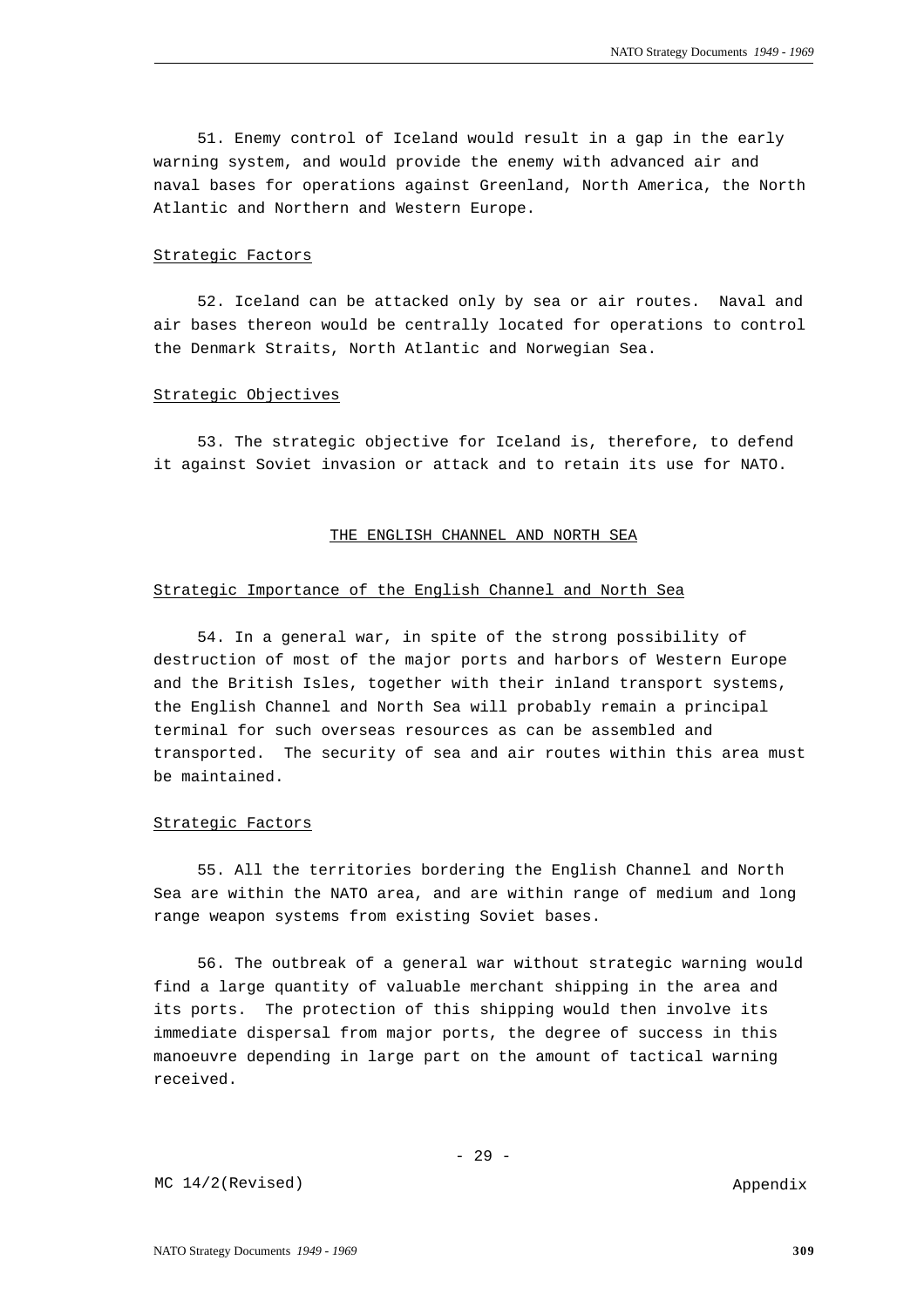## Strategic Objectives

- 57. The objectives for this area, therefore are:
- a. To defend the Allied bases and lines of communication.
- b. To support Allied land and air operations in Western Europe and Scandinavia.
- c. To protect the merchant shipping in the area by timely evacuation, dispersal, and thereafter by all means practicable.
- d. Subsequently to make every effort to speed the establishment of resupply of Western Europe and the British Isles.

## THE MEDITERRANEAN SEA

#### Strategic Importance of the Mediterranean

58. The Mediterranean Sea skirts the Allied areas of western and southern Europe, and on its control depends the only means by which three major land components (Italy, Greece and Turkey) in the Southern European Command can be mutually supporting. On its control also depends the security of Allied sea and air lines of communication to North Africa and the Eastern Mediterranean, where NATO has important bases.

59. The Mediterranean Sea also affords great opportunity for exploiting the flexibility of the naval arm in support of other operations.

# Strategic Factors

60. Of the territories bordering the Mediterranean, Albania is the only recognized member of the Soviet Bloc. Except possibly from Albania, therefore, any enemy naval vessels entering the Mediterranean would have to penetrate the narrow entrances from the Atlantic, Red Sea or Black Sea.

61. The Islands and southern shores of the Mediterranean provide a number of suitable sites in Allied or friendly hands which are geographically well placed to provide bases both for

MC 14/2(Revised)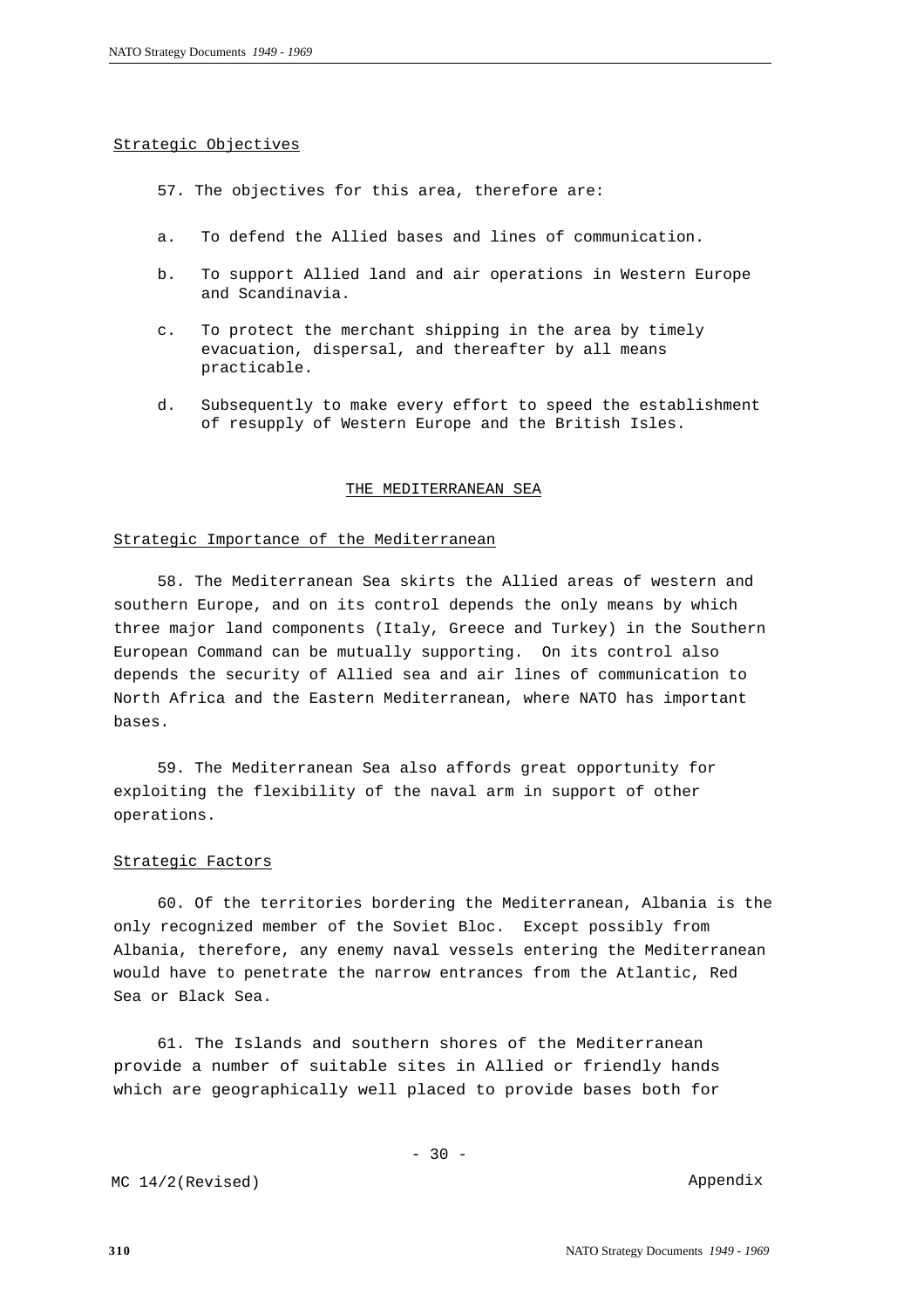offensive operations and for the protection of Allied air and sea lines of communication.

## Strategic Objectives

62. The strategic objectives in the Mediterranean Sea are, therefore, to control its air space, waters and entrances; to defend NATO territories in it; to assist in a defense of NATO territories bordering it; and to employ available forces, both offensively and defensively, in support of the overall strategy.

63. Plans for operations in the Mediterranean should include provision for the following specific requirements:

- a. Control of the Strait of Gibraltar, the Bosphorus, the Dardanelles and the Aegean Sea.
- b. Defense of bases supporting the strategic air offensive or serving vital Allied lines of communications.
- c. Support of Allied operations against the enemy in territories bordering, or maintained through, the Mediterranean. This may include the employment of striking forces to carry out air or amphibious counteroffensives.
- d. Conduct of offensive operations in the Black Sea.

#### PORTUGAL

#### Strategic Importance of Portugal

64. Though situated on the continent of Europe, Portugal's relatively protected location in the west of the Iberian Peninsula, covered by Western Europe and behind the barrier of the Pyrenees, confers on it the role of a support area for Western Europe. In general war, in the event of widespread destruction in other parts of Europe, the Iberian Peninsula might initially become the major support are for the remainder of Western Europe. In addition,

MC 14/2(Revised)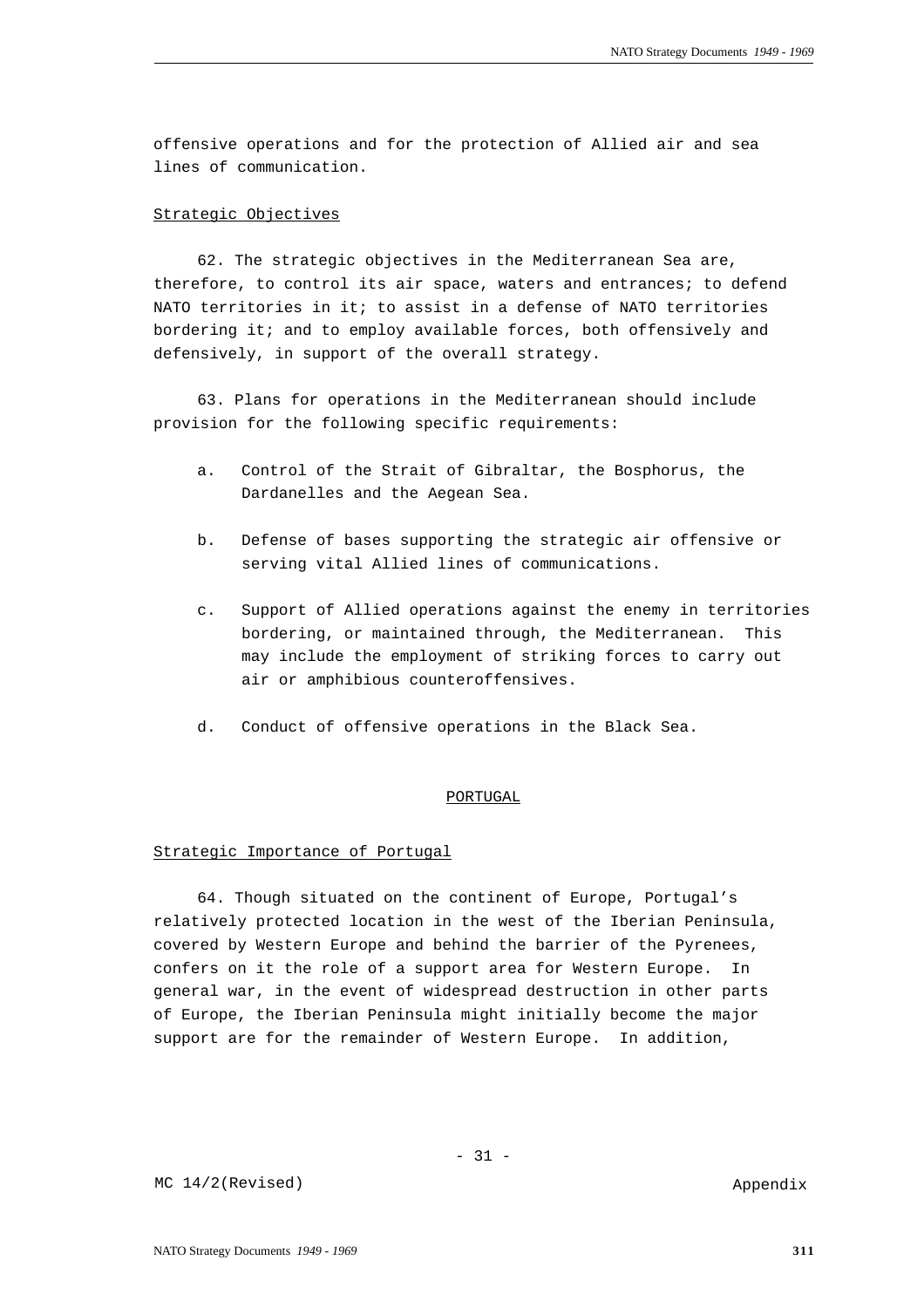Portugal provides valuable bases for the defense of the Atlantic lines of communication both on the mainland and on its Atlantic Islands. Furthermore, Portugal is strategically located to provide a valuable contribution to the naval and air defenses of the Mediterranean approaches.

#### Strategic Factors

65. Portugal is buttressed from land attack by Spain and a considerable portion of NATO Western Europe. The course of events in Spain will affect the defense of Portugal.

## Strategic Objective

66. The objective for Continental Portugal is, therefore, to provide an adequate degree of defense for its area, assist in defense of lines of communication in its vicinity and support to the maximum the overall war effort.

## ALGERIA

## Strategic Importance of Algeria

67. Although Algeria is separated from Continental Europe, it is strategically important to NATO because:

- a. It is an integral part of the economy of France.
- b. It provides, with the other territories of Northwest Africa.
	- (1) An important NATO support area.
	- (2) A base area for the Allied strategic air offensive, and for naval operations in the Mediterranean.
- c. Its location is on the NATO lines of communication in the Mediterranean area.

## Strategic Factors

68. In view of its geographical location, Algeria can be directly attacked by Soviet forces only by sea or air, unless adjacent non-NATO territories are invaded.

MC 14/2(Revised)

- 32 -